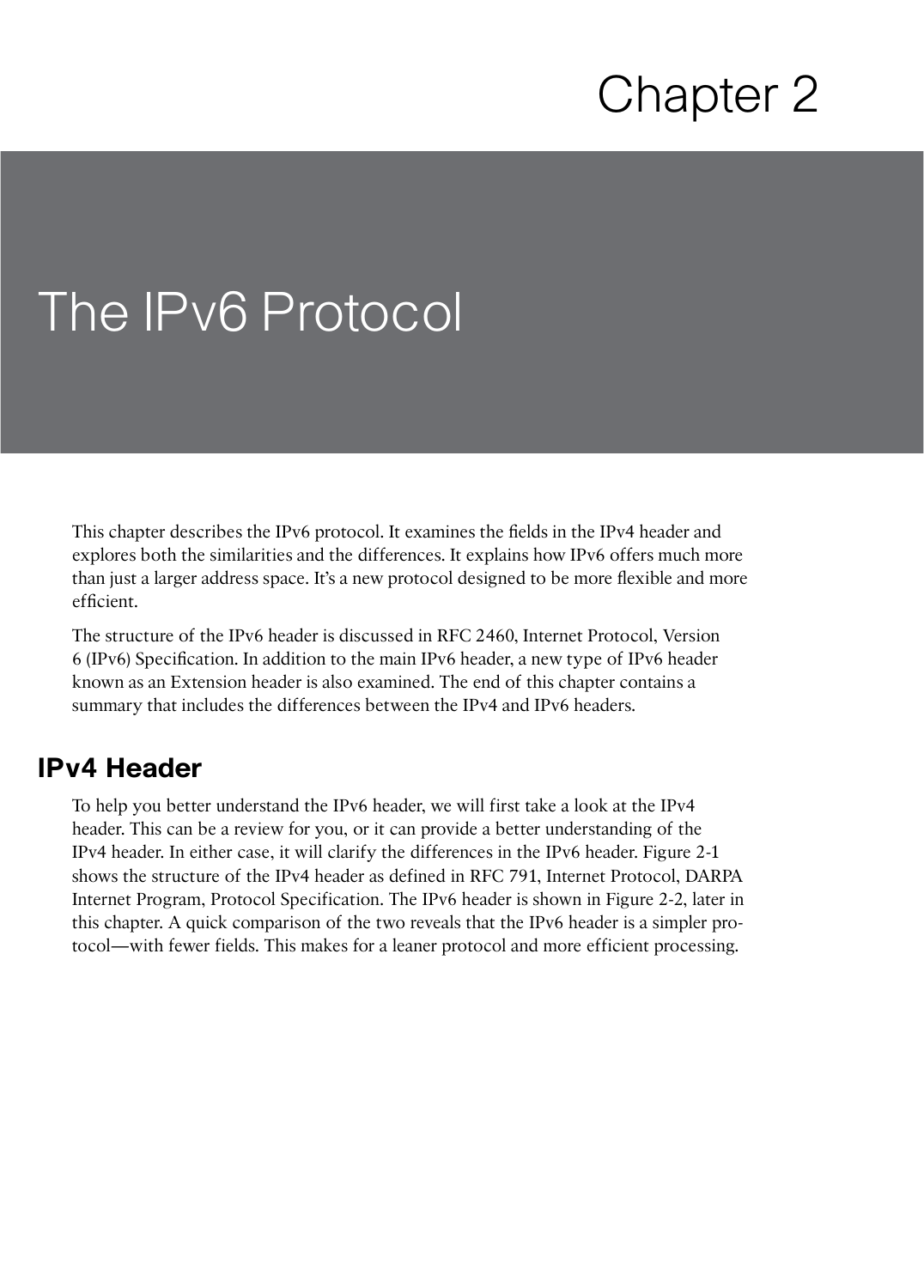

#### **IPv4 Header**

**Figure 2-1** *IPv4 Header* 

**Note** The next section examines the individual fields in the IPv4 header and is included for continuity. This section serves as a reference and a review of IPv4 for those who might need this data. This information can be helpful during the comparison of the IPv4 and IPv6 headers discussed later in this chapter.

The fields in the IPv4 header are as follows:

- **Version (4 bits):** This field contains the version number of the IP (Internet Protocol) header. In IPv4, this field is always the value of 4.
- **Internet Header Length (4 bits):** This is the length of the IP header in 32-bit words, including any optional fields. In effect, this points to where the IP header ends and the data or payload begins. The minimum value is  $5(5 * 32$ -bit words = 160 bits or 20 octets [bytes]). This is equal to the minimum size of an IPv4 header, excluding any options or padding.
- **Type of Service (8 bits):** The Type of Service, or ToS, field specifies what type of treatment the packet should receive from routers. The ToS information helps provide quality of service (QoS) features by offering different degrees of precedence. When multiple packets are queued to be transmitted out the same interface, the ToS value can be used to decide which is sent first. The ToS field was not widely used as originally designed, so in 1998, the Internet Engineering Task Force (IETF) redefined it further in RFC 2474 using a technique called Differentiated Services (DS). Differentiated Services Code Point (DSCP) is discussed in more detail later in this chapter, but ToS and DS are beyond the scope of this book.
- **Total Length (16 bits):** This is the length of the IP packet, measured in octets (bytes), including the IP header and the data. This is a 16-bit field, so the maximum size of an IPv4 packet is 65,535 bytes. Most IPv4 packets are much smaller.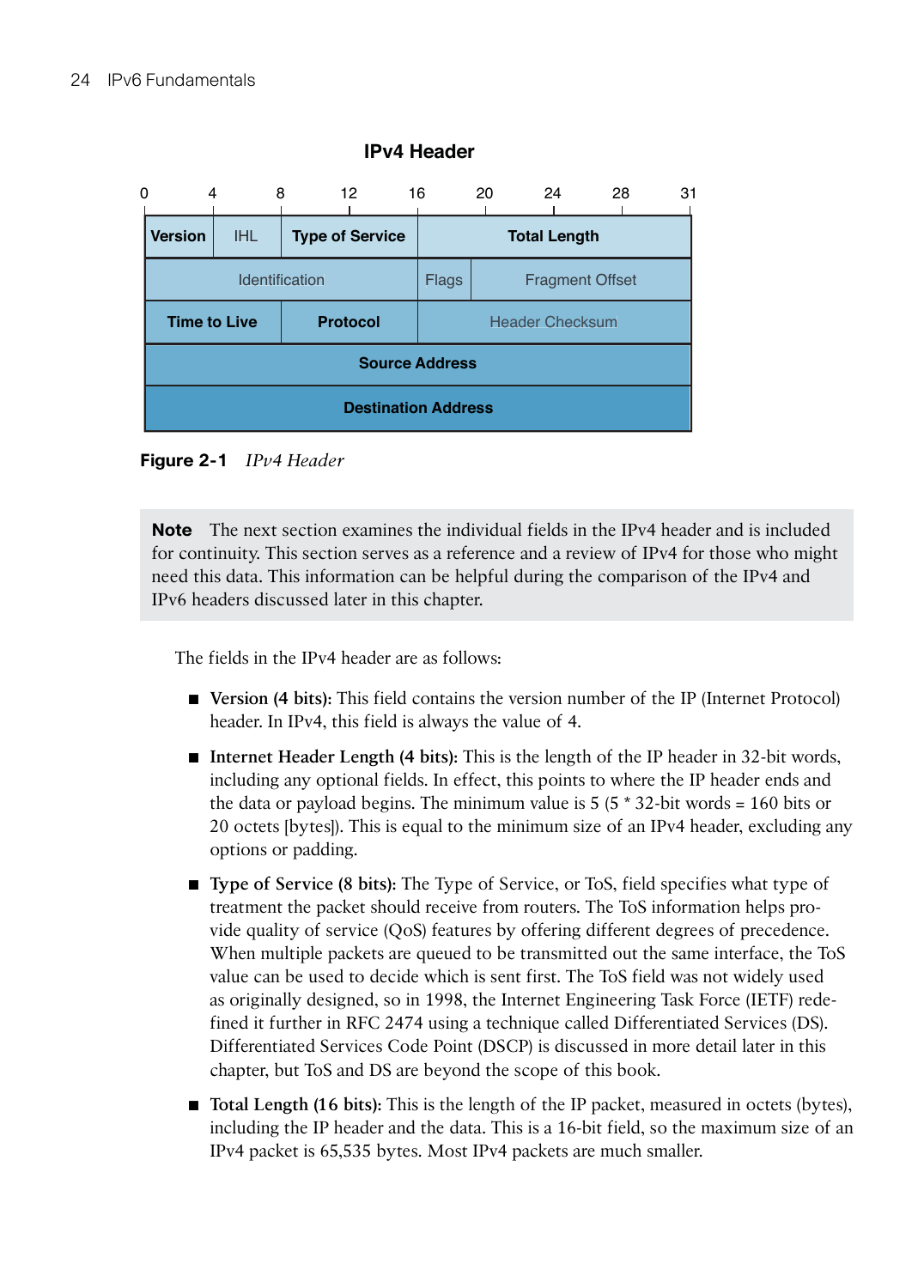The next three fields are used for packet fragmentation and reassembly. IP was designed for a wide variety of transmission links. Most transmission links enforce a maximum packet length known as the MTU (maximum transmission unit). The design of IP accommodates MTU differences by allowing routers to fragment IP packets when an MTU along the path is smaller than the sender's MTU. If a router receives an IPv4 packet that is larger than the MTU of the outgoing interface, this packet can be fragmented depending upon the options in the IPv4 header. Sometimes packets are fragmented into multiple packets at the source. The final destination of the IP packet is responsible for reassembling the fragments into the original full-size IP packet.

- **Identification (16 bits):** Most messages sent over the network consist of many packets. Each packet within the message has a unique value using this 16-bit Identification field. When a packet needs to be fragmented into two or more packets, this Identification field is common in all the fragmented packets to help the receiver in reassembling these fragments.
- **Flags (3 bits):** The first bit is 0, which means it is reserved or not used. The second bit is known as the DF, or Don't Fragment, bit. When set to 1, it means that this packet should not be fragmented. However, most protocols don't care about the fragmentation process and set this flag to 0, which means that this packet can be fragmented if needed. The third bit is the More Fragments Flag and is used to indicate whether this is the last fragment (0 bit) or whether there are more fragments to follow (1 bit). If a packet is not fragmented, there is only one fragment—the entire packet and this flag is set to 0.

**Note** The DF flag is very useful when testing the MTU of a path between the source and the destination. If the DF flag is set to 1, the packet should not be fragmented. Any router along the path whose MTU is smaller than the packet will drop the packet and send an Internet Control Message Protocol (ICMP) "Destination Unreachable" message back to the source. The ICMP message will include the MTU of the router's egress interface. Path MTU Discovery for IPv4 is beyond the scope of our discussion. RFC 1191, Path MTU Discovery, explains this process if you are interested in learning more. Path MTU Discovery for IPv6 is discussed later in this chapter.

- **Fragment Offset (13 bits):** When a packet is fragmented, this field specifies the offset or position where this data goes in units of 8 octets (64 bits). Basically the fragment offset field notifies the receiver where to align this fragmented packet in relation to the other fragmented packets. The first fragment has offset zero. If the packet is not fragmented, this value is 0.
- **Time to Live (8 bits):** The Time to Live (TTL) field ensures that packets do not live in the network for an indefinite period of time as in the case of a routing loop. The TTL is decremented by 1 each time a router receives the packet. When the field contains the value of 0, the packet is discarded and an ICMPv4 (Internet Control Message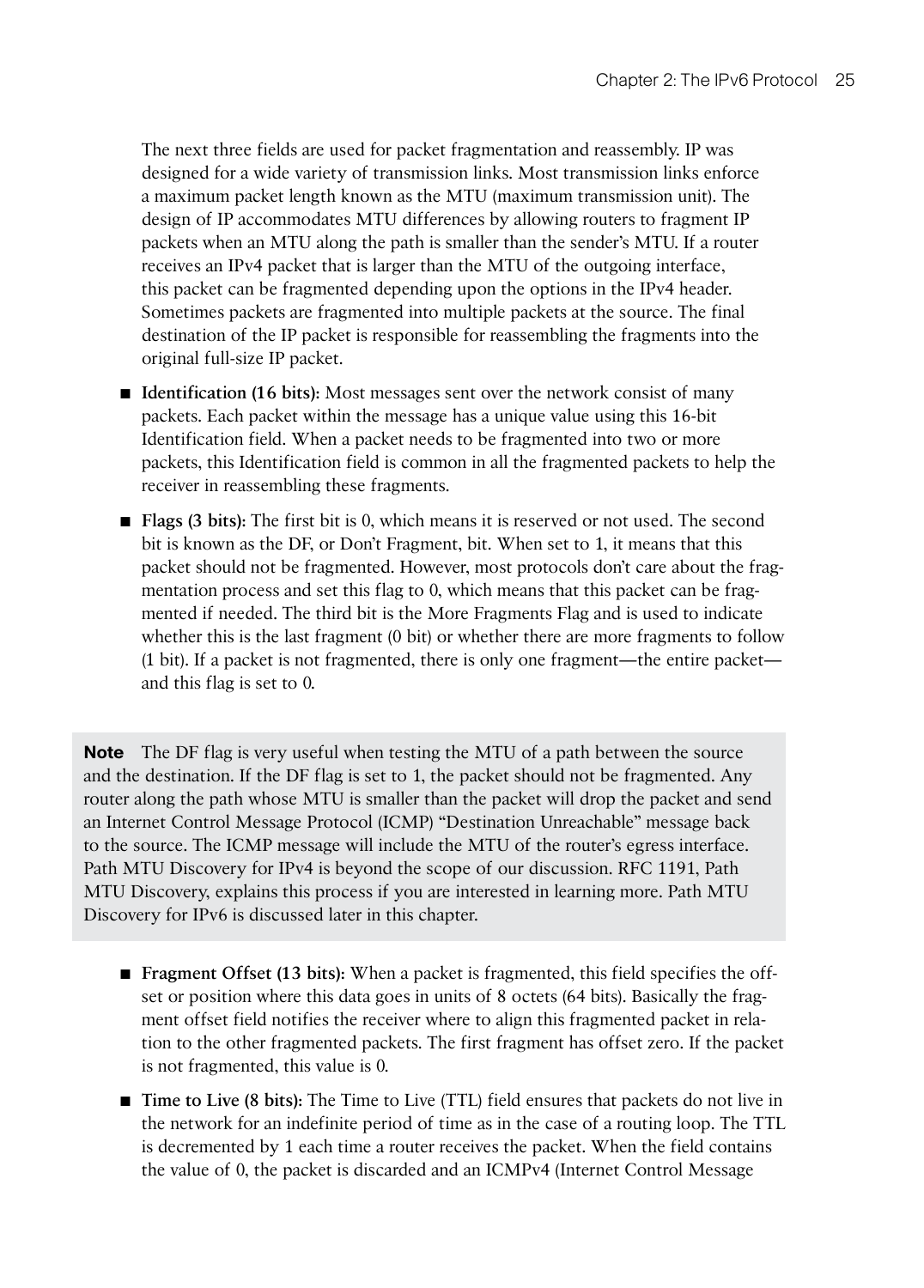Protocol version 4) Time Exceeded (Type 11) message is sent to the source of the packet.

**Note** The Time to Live field was originally intended to represent the actual maximum amount of time that the packet is allowed to traverse the network and not the necessarily the number of router hops. RFC 791 stated, "Even if no local information is available on the time actually spent, the field must be decremented by 1. The time is measured in units of seconds (i.e., the value 1 means one second). Thus, the maximum time to live is 255 seconds or 4.25 minutes." Instead of calculating the amount of time, routers just decrement the TTL by 1, in effect making it the number of hops.

■ **Protocol (8 bits):** This field indicates the protocol carried in the data portion of the IP packet. The values for various protocols are specified in RFC 1700, Assigned Numbers, and were later replaced by an online database maintained by IANA at  [www.iana.org/assignments/protocol-numbers/protocol-numbers.xml .](http://www.iana.org/assignments/protocol-numbers/protocol-numbers.xml) Some of the more common values are 1 for ICMP, 6 for TCP, and 17 for UDP.

**Note** At times this field is referred to as carrying an upper-layer protocol. This can be misleading because the protocol being carried as the data or payload might be another Layer 3 protocol such as ICMP or even IP.

- **Header Checksum (16 bits):** A checksum for the IP header is provided for protection against any corruption in transit. This is not the more complex CRC (Cyclic Redundancy Check) used by Ethernet but a much simpler 16-bit checksum performed only on the IP header. Each router along the path verifies and recomputes this field. If the checksum fails, the router discards the packet.
- **Source Address (32 bits):** This is the 32-bit IP address of the originator of the packet.
- **Destination Address (32 bits):** This is the 32-bit IP address of the final destination or recipient of the packet. This address is used by routers to forward the packet along its path toward its ultimate destination.

**Note** Network Address Translation (NAT) can change either the source or destination address to one of the translator's addresses, typically an RFC 1918 private IP address. NAT is outside the scope of this book. See RFC 4787 for more information.

■ **Options (variable length):** This field is optional, so it might or might not appear in the IP packet. It is variable in size and not included in most packets. Some of the options contain record route, timestamp, and traceroute used as an enhancement to the traceroute utility and described in RFC 1393, Traceroute Using an IP Option.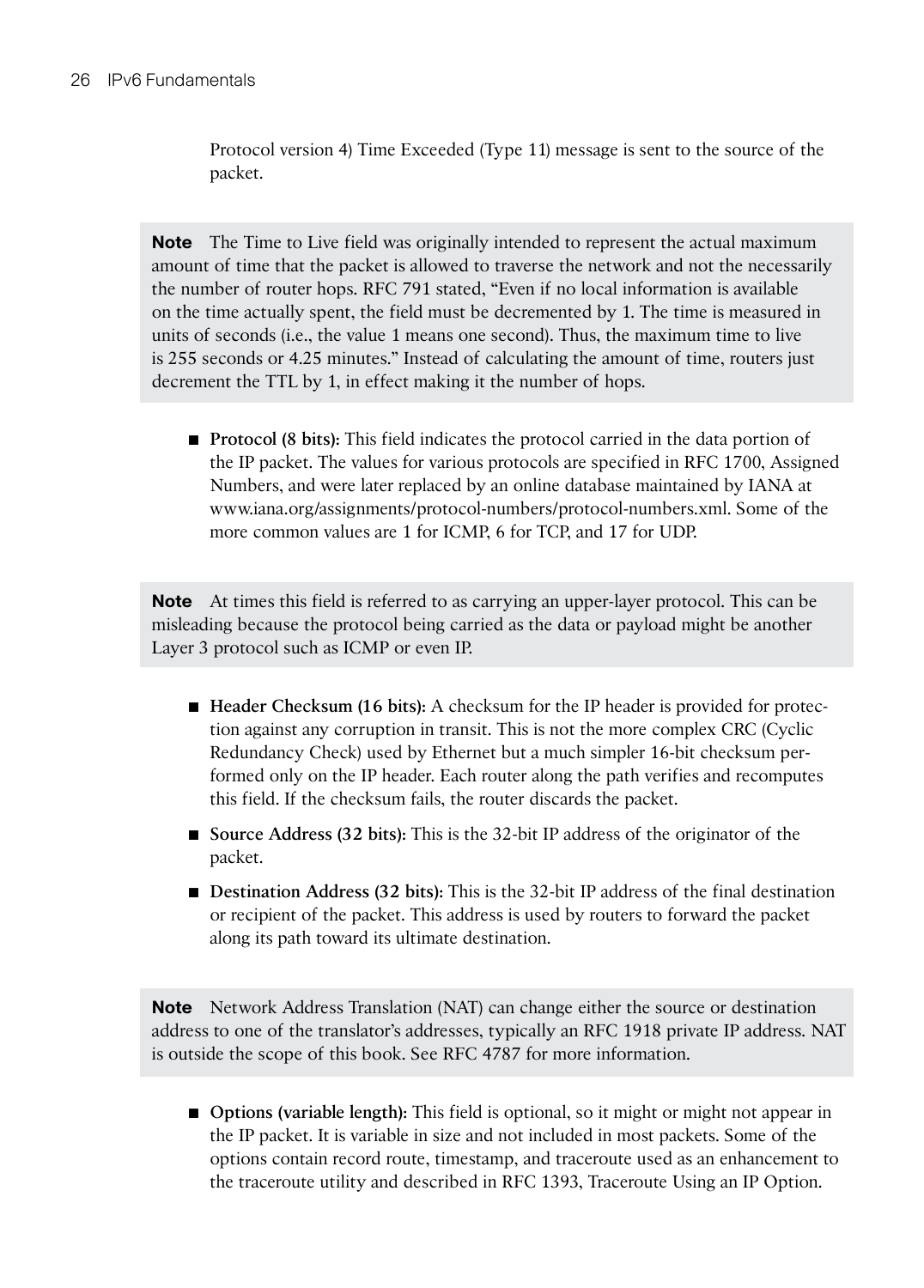- **Padding (variable length):** If one or more options are used, and the size of the IP header is no longer a multiple of 32 bits, 0 bits are added to pad out the header so that it ends on a 32-bit boundary.
- **Data (variable length):** This is the data to be transmitted in the IP packet and identified by the Protocol field. The data can be another Layer 3 protocol such as ICMP, or a higher-layer protocol such as TCP or UDP.

# **IPv6 Header**

 IPv6 is defined in RFC 2460, Internet Protocol, Version 6 (IPv6) Specification. Figure 2-2 shows the basic structure of the IPv6 header or what is sometimes referred to as the main IPv6 header. The main IPv6 header can also include one or more IPv6 extension headers. Extension headers are explained later in this chapter.

The IPv6 header and its fields are examined in Figure 2-2.

#### **IPv6 Header**

| 0       | 4                          | 8                    | 12 | 16 | 20 | 24                | 28 | 32 | 36 | 40                    | 44 | 48 | 52                 | 56 | 60               | 63 |
|---------|----------------------------|----------------------|----|----|----|-------------------|----|----|----|-----------------------|----|----|--------------------|----|------------------|----|
| Version |                            | <b>Traffic Class</b> |    |    |    | <b>Flow Label</b> |    |    |    | <b>Payload Length</b> |    |    | <b>Next Header</b> |    | <b>Hop Limit</b> |    |
|         | <b>Source Address</b>      |                      |    |    |    |                   |    |    |    |                       |    |    |                    |    |                  |    |
|         |                            |                      |    |    |    |                   |    |    |    |                       |    |    |                    |    |                  |    |
|         |                            |                      |    |    |    |                   |    |    |    |                       |    |    |                    |    |                  |    |
|         | <b>Destination Address</b> |                      |    |    |    |                   |    |    |    |                       |    |    |                    |    |                  |    |

#### **Figure 2-2** *IPv6 Header*

The IPv6 main header is required and consists of the following fields:

- **Version (4 bits):** This field contains the version number of the IP (Internet Protocol) header. In IPv6, this field is always the value of 6.
- **Traffic Class (8 bits):** This field has similar functions to the Type of Service (ToS) field in the IPv4 header. It is the same size as the IPv4 ToS field; only the name has changed. The Traffic Class field is used to identify and distinguish between different classes or priorities of IPv6 packets. IPv6 uses the Differentiated Services technique specified in RFC 2474, Definition of the Differentiated Services Field (DS Field) in the IPv4 and IPv6 Headers. Using 6 bits for the DSCP (Differentiated Services Code Point) allows a possibility of 64 markings. This provides much more granularity in priority selection than the original 3 bits for IPv4 Precedence, with its 8 values.

**Note** DSCP and IP Precedence are beyond the scope of this book. One interesting note is that the IP Precedence value is actually the first 3 bits of the DSCP value, as shown in Figure 2-3 . Therefore, both values cannot be used simultaneously. If DSCP with its additional 3 bits is used, it supersedes IP Precedence.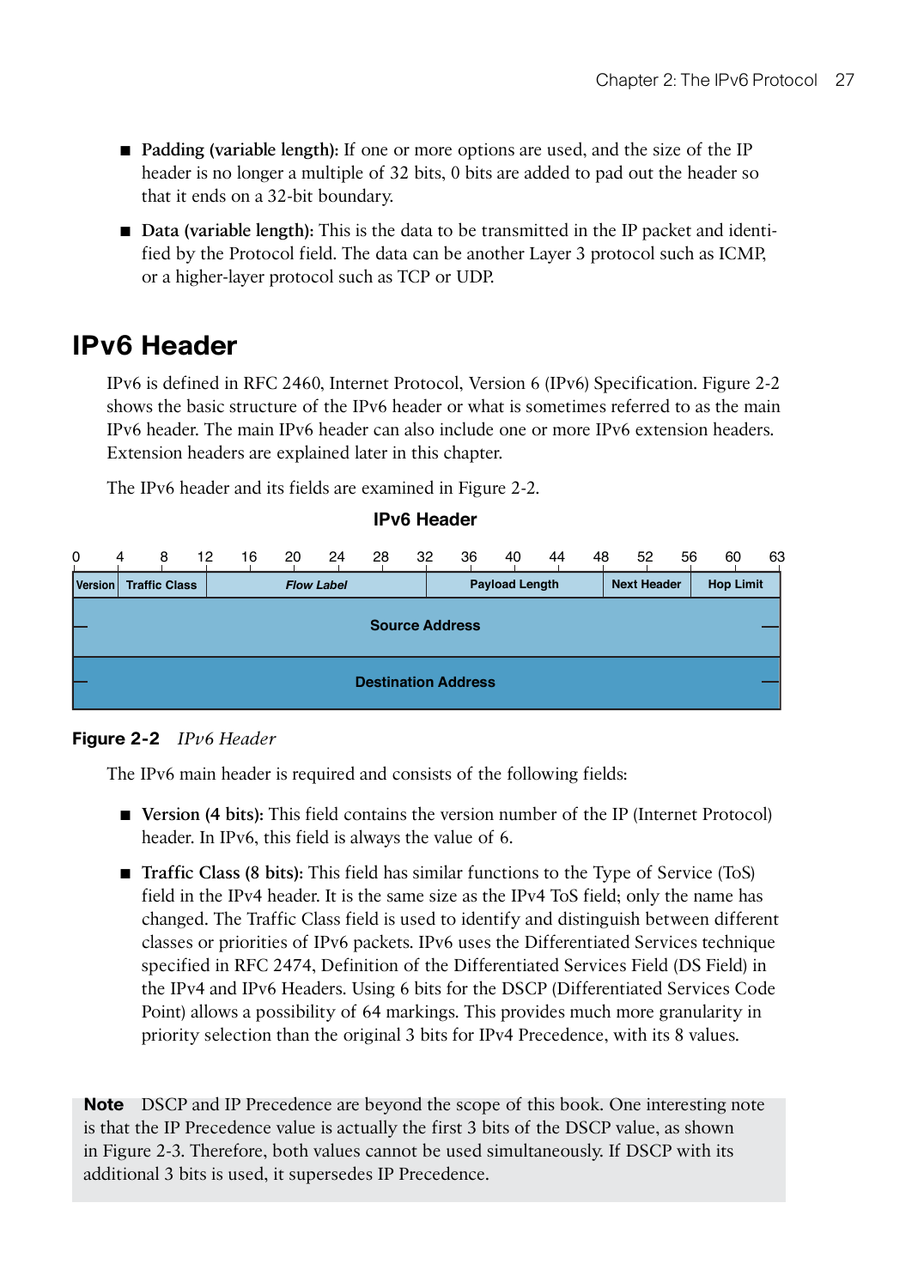

**Figure 2-3** *IPv4 ToS Byte* 

- **Flow Label (20 bits):** The Flow Label field is used to tag a sequence or flow of IPv6 packets sent from a source to one or more destination nodes. This flow can be used by a source to label sequences of packets for which it requests special handling by the IPv6 routers, such as "real-time" service. The Flow Label field is used to help identify all the packets within the same flow to ensure that all the packets receive the same type of handling by the IPv6 routers. Flow Label usage is described in RFC 6437, IPv6 Flow Label Specification. Routers keep track of these individual packet flows. Because routers do not have to independently process each packet's header, these multipacket flows are processed more efficiently. At the time of this writing, this field is still somewhat experimental.
- **Payload Length (16 bits):** This is the length in octets of the payload following the main IP header or, in other words, the data portion of the packet. If the IPv6 packet has one or more extension headers, they are included in the number of bytes contained in the Payload Length field. Extension headers are considered part of the payload. The IPv6 Payload Length field is similar to the Total Length field in the IPv4 header, except for one important difference. IPv4's Total Length field includes both the IPv4 header and the data, whereas the IPv6 Payload Length field only specifies the number of bytes of data; it does not include the main IPv6 header. The IPv4 header can vary in length because of Padding and Options fields, whereas the IPv6 header is fixed at 40 bytes.

 The Payload Length field is 16 bits, allowing a maximum payload size of 65,535 bytes. IPv6 has a Jumbogram extension header to support larger packet sizes if needed. RFC 2675, IPv6 Jumbograms, specifies an additional 32-bit field to allow the transmission of IPv6 packets with payloads between 65,536 and 4,294,967,295 bytes. Extension headers along with the Jumbo Payload Options are discussed later in this chapter.

■ **Next Header (8 bits):** This field has two benefits. In a situation when there is only the main IPv6 header and no extension headers, the Next Header field specifies the protocol carried in the data portion of the IPv6 packet. This is similar to the Protocol field in the IPv4 header. The same values used in the IPv4 Protocol field are used in the IPv6 Next Header field along with additional values. Table 2-1 shows some of the significant IPv6 Next Header values. A complete listing can be found at [www.iana.org/](http://www.iana.org/) assignments/protocol-numbers/protocol-numbers.xml . You might recognize some of these, as many are the same values used by the Protocol field in IPv4 such as 6 for UDP and 17 for TCP. Figure 2-4 shows several examples including the Next Header field, indicating that the data portion of the IPv6 packet is a TCP segment.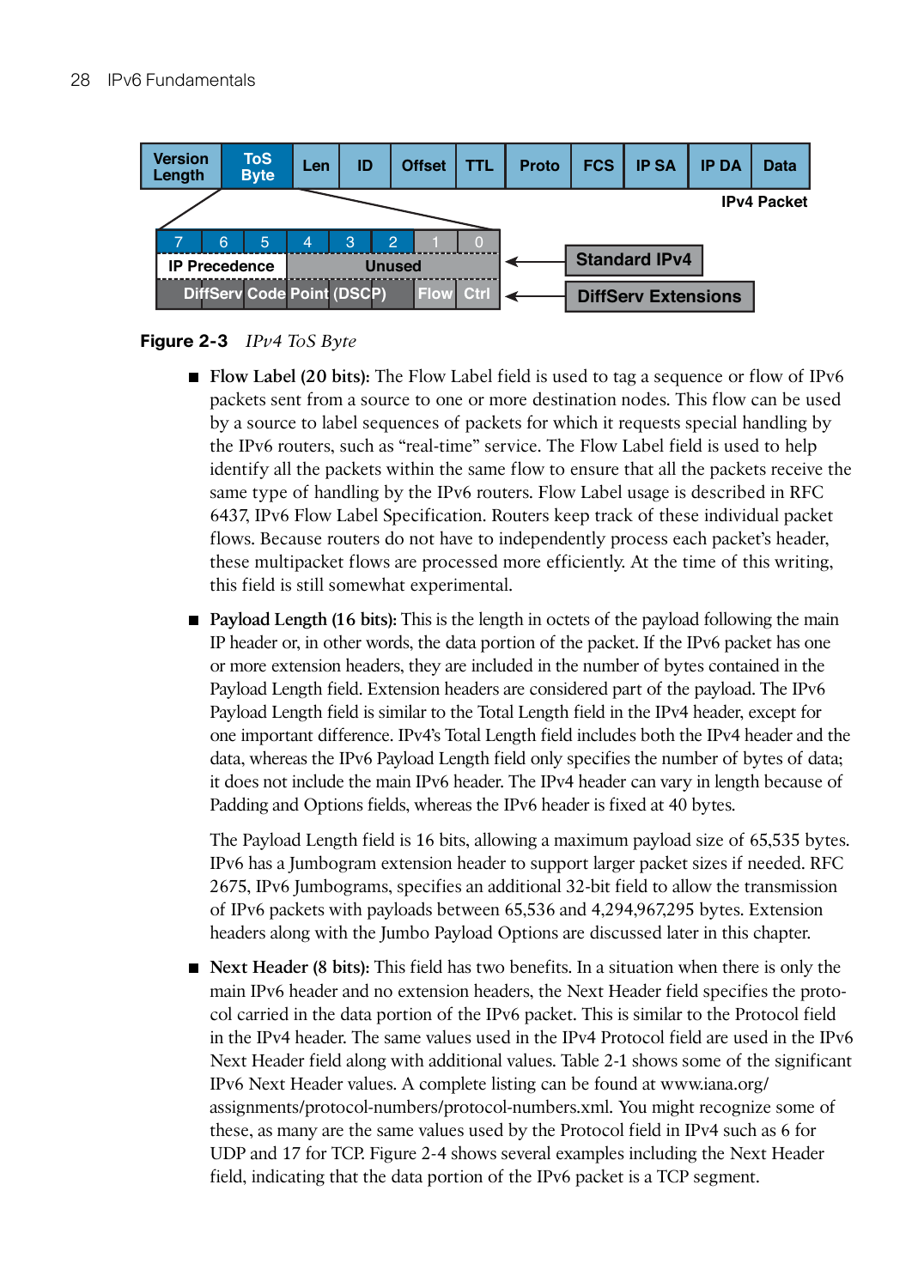

| Next Header<br>17 | <b>UDP Header</b> | <b>UDP</b> Data |
|-------------------|-------------------|-----------------|
| IPv6 Header       | IPv6 Data         |                 |



**Figure 2-4** *Next Header Field* 

| <b>Next Header</b><br>Value (Decimal) (Hexadecimal) | <b>Next Header Value Description</b> |                                                          |
|-----------------------------------------------------|--------------------------------------|----------------------------------------------------------|
| $\mathbf{0}$                                        | 0                                    | Hop-by-hop options extension header for IPv6             |
| 1                                                   | 1                                    | Internet Control Message Protocol version 4<br>(ICMPv4)  |
| $\overline{2}$                                      | 2                                    | Internet Group Management Protocol version 4<br>(IGMPv4) |
| $\overline{4}$                                      | 4                                    | IPv4 encapsulation                                       |
| 5                                                   | 5                                    | Internet Stream Protocol (ST)                            |
| 6                                                   | 6                                    | Transmission Control Protocol (TCP)                      |
| 8                                                   | 8                                    | Exterior Gateway Protocol (EGP)                          |
| 17                                                  | 11                                   | User Datagram Protocol (UDP)                             |
| 41                                                  | 29                                   | IPv6 encapsulation                                       |
| 43                                                  | 2В                                   | Routing extension header for IPv6                        |
| 44                                                  | 2C                                   | Fragment header for IPv6                                 |

**Table 2-1** *Significant IPv6 Next Header Values*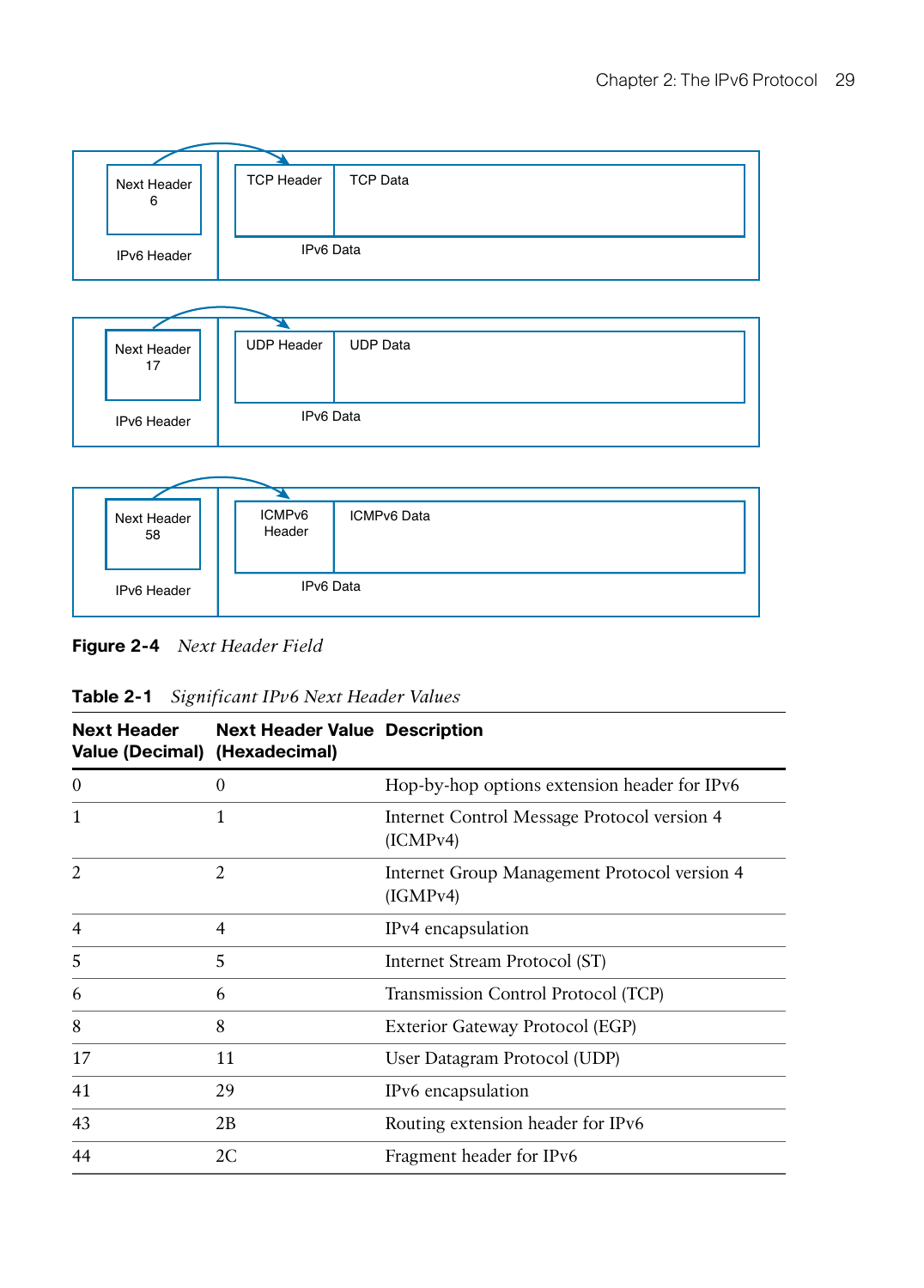**Next Header** 

| <b>Next Header</b><br>Value (Decimal) (Hexadecimal) | <b>Next Header Value Description</b> |                                                         |
|-----------------------------------------------------|--------------------------------------|---------------------------------------------------------|
| 46                                                  | 2E                                   | Resource Reservation Protocol (RSVP)                    |
| 47                                                  | 2F                                   | Generic Routing Protocol (GRE)                          |
| 50                                                  | 32                                   | Encapsulation Security Protocol (ESP)                   |
| 51                                                  | 33                                   | Authentication Header (AH)                              |
| 58                                                  | 3A                                   | Internet Control Message Protocol version 6<br>(ICMPv6) |
| 59                                                  | 3B                                   | No Next Header for IPv6                                 |
| 60                                                  | 3C                                   | Destinations options extension header for IPv6          |
| 88                                                  | 58                                   | Enhanced Interior Gateway Routing Protocol<br>(EIGRP)   |
| 89                                                  | 58                                   | Open Shortest Path First (OSPF)                         |

**Note** Tunneling is discussed in Chapter 10, "Dual-Stack and Tunneling," but for now, notice that an IP packet can encapsulate another IP packet. The Next Header field contains the value 4 when the following header is an IPv4 header, and 41 to indicate another IPv6 header.

- **Hop Limit (8 bits):** The Hop Limit field is equivalent to the Time to Live (TTL) field in the IPv4 header. Its name in IPv6 is more reflective of the way that routers treat this field by decrementing the hop limit by 1. Just as with the IPv4 TTL field, if the router decrements the hop limit from 1 to 0, the packet is discarded. In IPv6, an ICMPv6 Time Exceeded message (Type 3, Code 0) is sent to notify the source of the packet that the packet has been dropped. I will discuss ICMPv6 in Chapter 5, "ICMPv6 and Neighbor Discovery Protocol."
- **Source Address (128 bits):** This field contains the 128-bit IP address of the originator of the IPv6 packet. As with IPv4, this is the address of the node that originally sent the packet. The source address must be a unicast address.
- **Destination Address (128 bits):** This is the 128-bit IP address of the intended final destination or recipient of the IPv6 packet. It represents the ultimate destination, which can be a unicast or multicast address. Unlike IPv4, there is no broadcast address; however, there is an all-nodes multicast address. The details of IPv6 addresses are discussed in Chapter 3 , "IPv6 Addressing," and Chapter 4 , "IPv6 Address Types."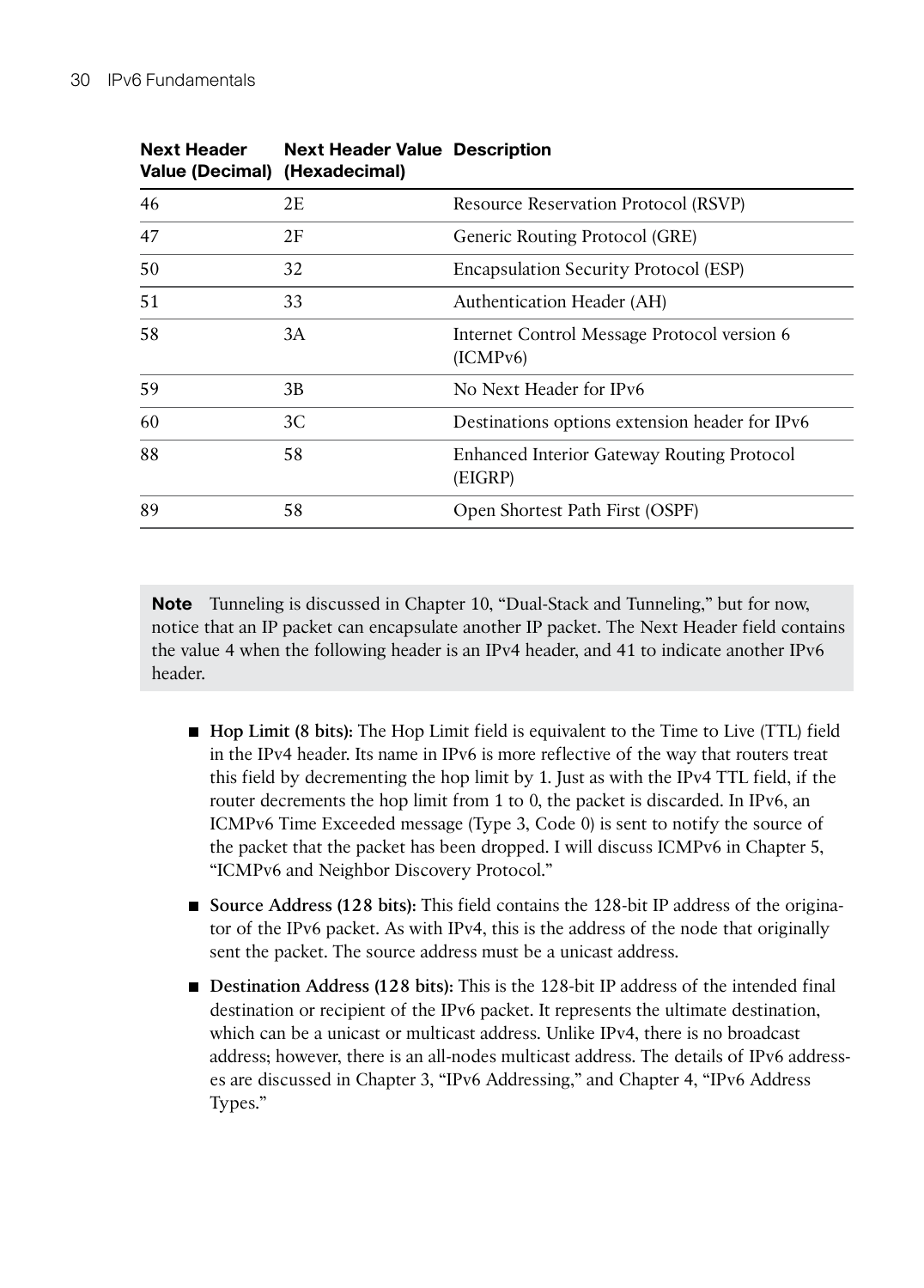# **Packet Analysis Using Wireshark**

 Let's take a look at an IPv6 packet using a packet analyzer such as Wireshark. Based on the network setup shown in Figure 2-5 , we will do a simple ping from PC1 to PC2.



## **Figure 2-5** *PC1 Pinging an IPv6 Address on PC2*

```
PC1> ping 2001:0db8:aaaa:0001::0200
Pinging 2001:db8:aaaa:1::200 from 2001:db8:aaaa:1::100 with 32 bytes of data:
Reply from 2001:db8:aaaa:1::200: time<1ms
Reply from 2001:db8:aaaa:1::200: time<1ms
Reply from 2001:db8:aaaa:1::200: time<1ms
Reply from 2001:db8:aaaa:1::200: time<1ms
Ping statistics for 2001:db8:aaaa:1::200:
   Packets: Sent = 4, Received = 4, Lost = 0 (0% loss),
Approximate round trip times in milli-seconds:
    Minimum = 0ms, Maximum = 0ms, Average = 0ms
```
 $PC1$ 

 Notice that some of the 0s in the addresses have been omitted in the output. IPv6 addresses and compressed formats are also discussed in Chapter 3 . For now, be assured that these are the same addresses.

 The IPv6 addresses are 128-bit addresses and written in hexadecimal. They might look a little strange right now, but don't worry, you will become very familiar with these addresses beginning in Chapter 3. Figure 2-6 shows the Wireshark capture of the ICMPv6 Echo Request (ping), which is further described in Table 2-2 . ICMPv6 will be explained in more detail in Chapter 5.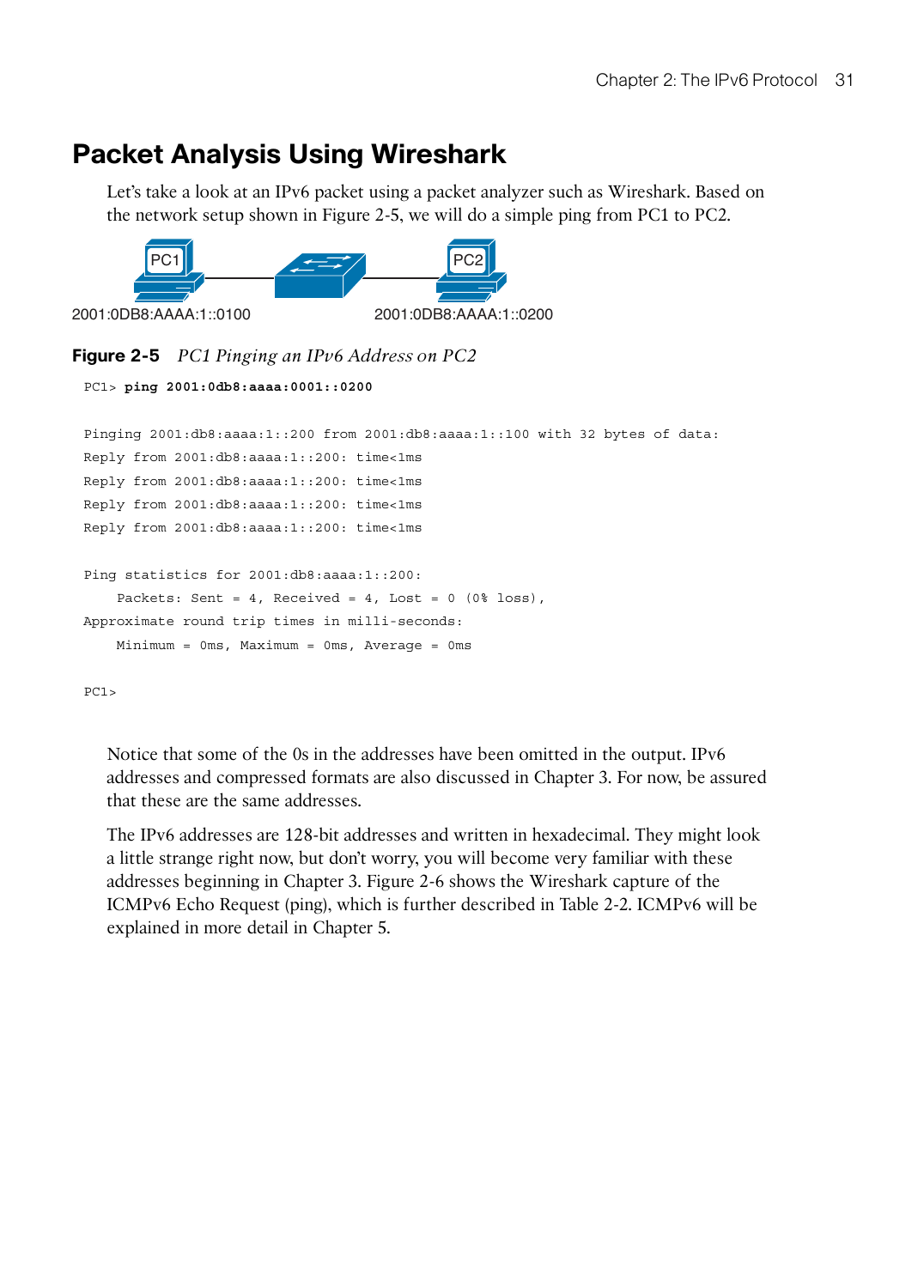

**Figure 2-6** *Wireshark Capture of an IPv6 Packet* 

|                    | <b>Field Name Size</b>   | (Bits) | <b>Value - Description</b>                                                                                                                              |
|--------------------|--------------------------|--------|---------------------------------------------------------------------------------------------------------------------------------------------------------|
| <b>IPv6</b> Header | Version                  | 4      | 6 – Indicates IP version 6                                                                                                                              |
| $(40$ Bytes)       | Traffic Class            | - 8    | $0$ – Default of 0                                                                                                                                      |
|                    | Flow Label               | 20     | $0$ – Default of 0                                                                                                                                      |
|                    | Payload<br>Length        | 16     | 40 bytes – This indicates the size of the data, which<br>in this case is an ICMPv6 message. Notice that the<br>ICMPv6 message has a length of 40 bytes. |
|                    | Next Header 8            |        | 58 – This identifies the following header as an ICMPv6<br>header. See Table 2-1 for a partial listing of IPv6 Next<br>Header values.                    |
|                    | Hop Limit                | 8      | 128 – The maximum number of routers that this packet<br>can traverse before being discarded.                                                            |
|                    | 128<br>Source<br>Address |        | $2001:0$ db8:aaaa:1::100 – The source IPv6 address in<br>hexadecimal.                                                                                   |
|                    | Destination<br>Address   | 128    | $2001:0$ db8:aaaa:1::200 – The destination IPv6 address in<br>hexadecimal.                                                                              |

**Table 2-2** *Analysis of an IPv6 Packet*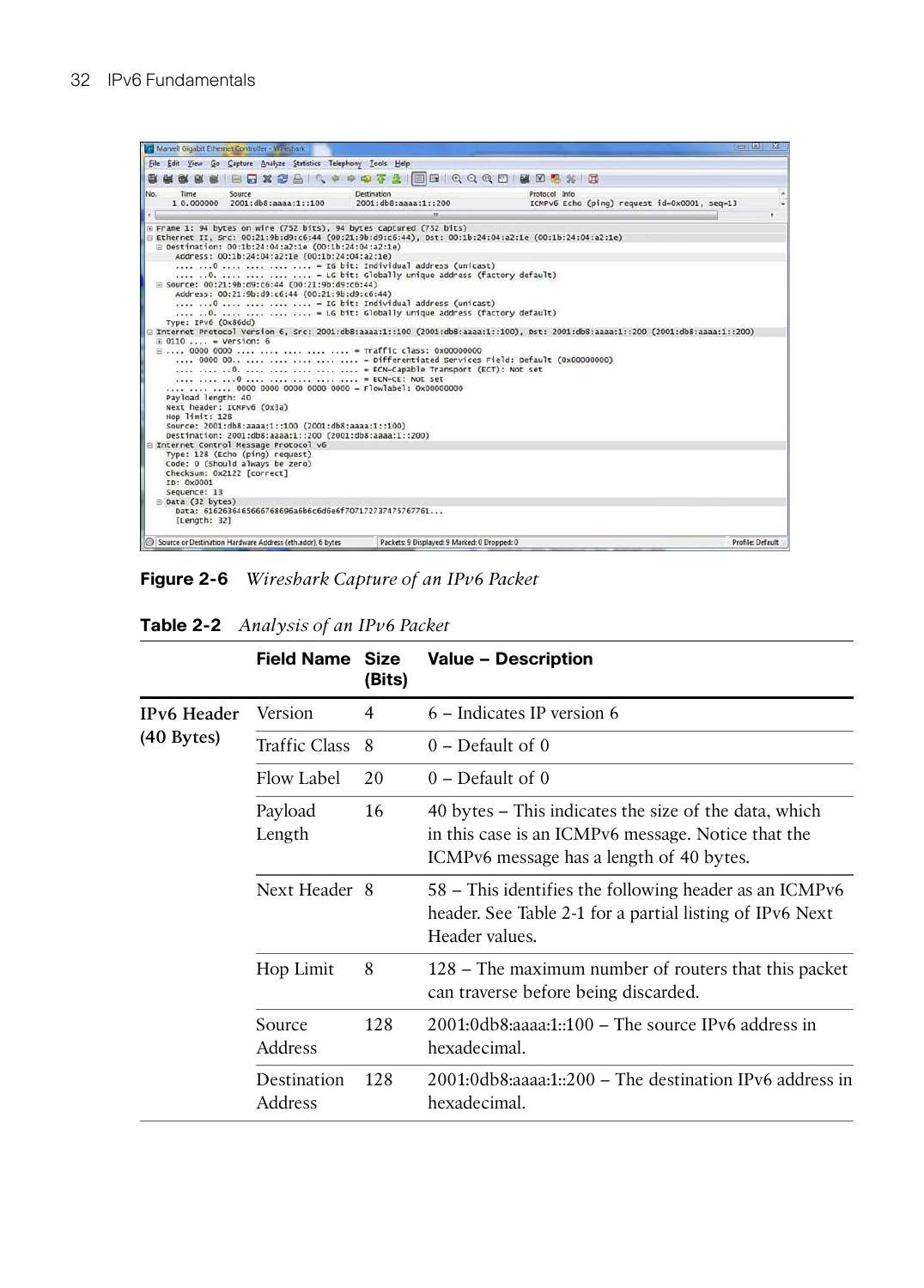|                              | <b>Field Name Size</b><br>(Bits) |     | <b>Value - Description</b>                                                                |  |  |  |
|------------------------------|----------------------------------|-----|-------------------------------------------------------------------------------------------|--|--|--|
| ICMP <sub>v6</sub><br>Header | Type                             | 8   | 128 – Identifies this as an ICMPv6 Echo Request<br>message.                               |  |  |  |
| $(40$ Bytes)                 | Code                             | 8   | $0$ – Not used; default is 0.                                                             |  |  |  |
|                              | Checksum                         | 16  | $0x2122 - 16$ -bit checksum that is used to verify the<br>integrity of the ICMPv6 header. |  |  |  |
|                              | 16<br>ID                         |     | $0x0001$ – Used to help match ICMPv6 Echo Request<br>and Echo Reply messages.             |  |  |  |
|                              | 16<br>Sequence                   |     | 13 – Used to help match ICMPv6 Echo Request and<br>Echo Reply messages.                   |  |  |  |
|                              | Data                             | 256 | Optional data of variable length depending upon the<br>type of ICMPv6 message.            |  |  |  |
|                              |                                  |     |                                                                                           |  |  |  |

**Note** Wireshark is a network protocol analyzer for both IPv4 and IPv6. Wireshark is available for several operating systems and is a free downloaded at [www.wireshark.org .](http://www.wireshark.org)

# **Extension Headers**

 Extension headers can be difficult to understand, so this chapter guides you with a stepby-step process. Some of them are fairly easy to grasp while others can be a little more difficult. So, don't be too concerned if some of this seems a little vague. The purpose of this section is to familiarize you with the concept of what extension headers are and how they are used.

 Extension headers are optional and follow the main IPv6 header. As discussed previously, the IPv6 header includes a Next Header field, which has one of two purposes:

- To identify the protocol carried in the data portion of the packet
- To identify the presence of an extension header

 As explained previously, the Next Header field can indicate which protocol is being carried in the data portion of the IPv6 packet, similar to IPv4's Protocol field and illustrated in Figure 2-5.

 The second purpose is one of the more important additions to the IPv6 header, the indication of an additional header known as an extension header. Immediately following the mandatory main IPv6 header, there can be zero, one, or several extension headers. A field common in all extension headers is another Next Hop field, which indicates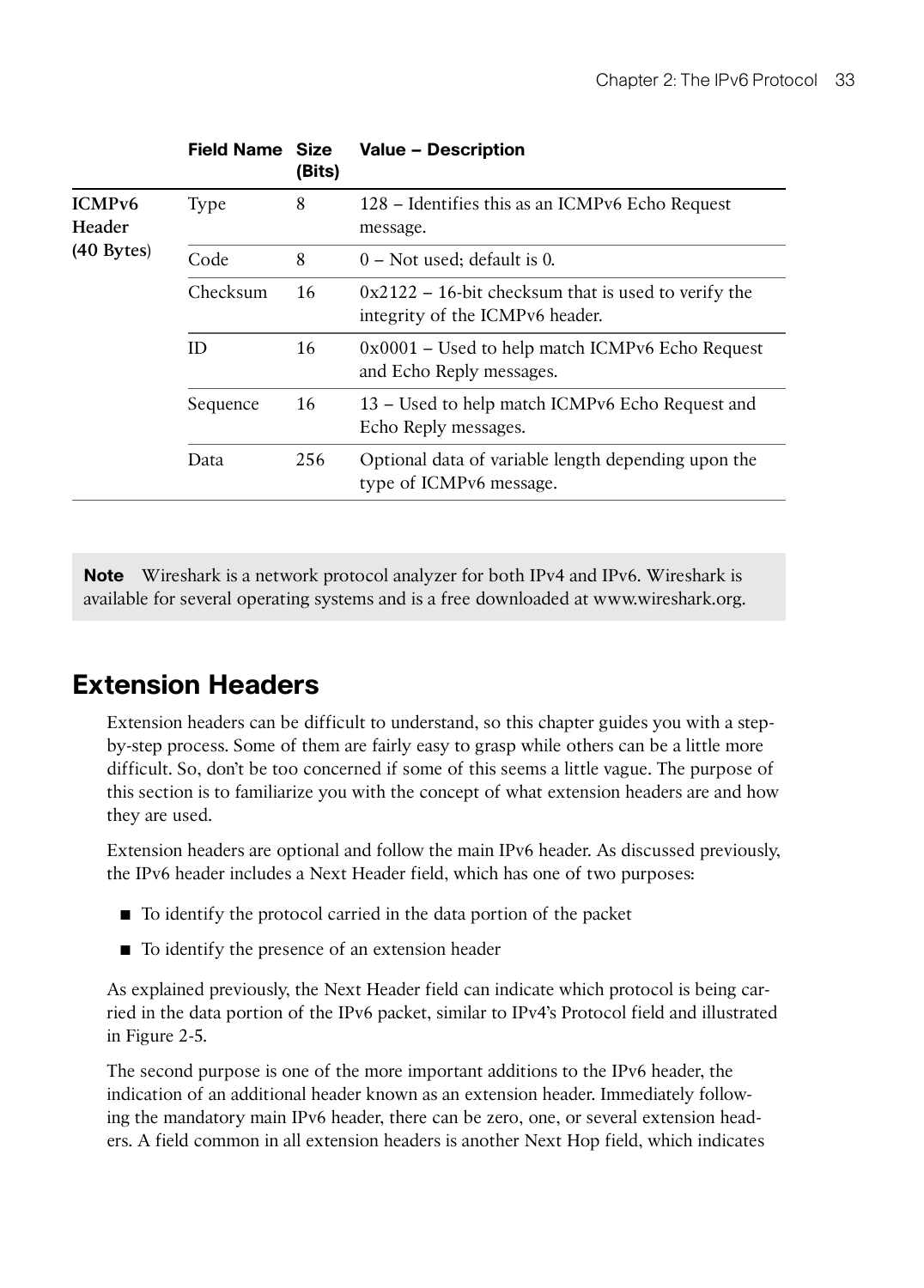whether another extension header is to follow, or the protocol of the data (payload) like a TCP segment. Therefore, the last extension header will always specify which protocol is encapsulated as the data or payload—again, similar to the Protocol field in IPv4.

 The intention of extension headers is to provide flexibility to the main IPv6 header for future enhancements without having to redesign the entire protocol. This also allows the main IPv6 header to have a fixed size for more efficient processing.

 There are currently six extension headers as defined in RFC 2460 and summarized in Table 2-3 . If you remember, in IPv4 there is a little-used Options field of variable length to provide some additional flexibility. Two of the extension headers in IPv6 provide a similar function: the Hop-by-Hop Options and the Destination Options headers. Figure 2-7 shows an example of an IPv6 packet using two extension headers.

- The main IPv6 header has all the fields we have discussed, including the source and destination addresses. The Next Hop field is also in this header with the value of 0, indicating that a Hop-by-Hop extension header immediately follows.
- The Hop-by-Hop extension header follows the main IPv6 header. Extension headers will be explained in more detail in the next section, but for now, notice that this field also contains its own Next Header field. Its value of 51 signifies that there is yet another extension header to follow, the Authentication Header (AH).
- The final extension header is the Authentication Header. Its Next Header field has a value of 6, indicating that a TCP upper-layer header is to follow. This also means that there are no more extension headers in this packet.



**Figure 2-7** *Use of the Next Header Field in Extension Headers* 

**Note** The Next Header field is used to chain together multiple IPv6 headers and the data portion of the packet at the end of the chain.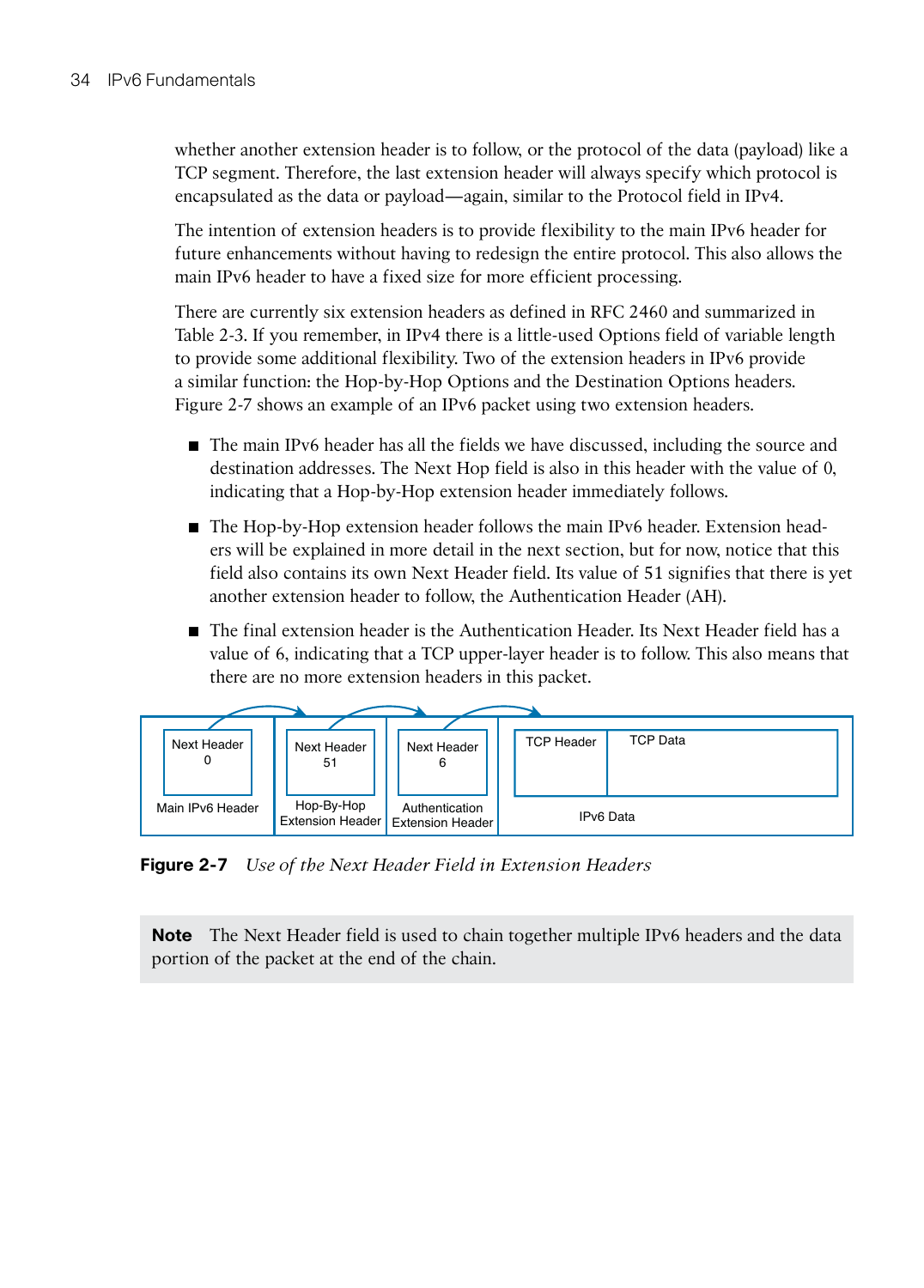| <b>Next</b><br><b>Header</b><br><b>Value</b><br>(Decimal) | <b>Extension</b><br><b>Header</b><br><b>Name</b>    | <b>Extension</b><br><b>Header</b><br>Length<br>(Bytes) | Variable-<br>Length<br><b>Options</b><br>(TLV) Used? | <b>Extension Header Description</b>                                                                            |
|-----------------------------------------------------------|-----------------------------------------------------|--------------------------------------------------------|------------------------------------------------------|----------------------------------------------------------------------------------------------------------------|
| $\Omega$                                                  | Hop-by-Hop<br>Options                               | Variable                                               | <b>Yes</b>                                           | Used to carry optional information,<br>which must be examined by every<br>router along the path of the packet. |
| 43                                                        | Routing                                             | Variable                                               | No                                                   | Allows the source of the packet to<br>specify the path to the destination.                                     |
| 44                                                        | Fragment                                            | 8                                                      | No                                                   | Used to fragment IPv6 packets.                                                                                 |
| 50                                                        | Encapsulating Variable<br>Security<br>Payload (ESP) |                                                        | No                                                   | Used to provide authentication,<br>integrity, and encryption.                                                  |
| 51                                                        | <b>Authentication Variable</b><br>Header (AH)       |                                                        | No                                                   | Used to provide authentication and<br>integrity.                                                               |
| 60                                                        | Destination<br>Options                              | Variable                                               | Yes                                                  | Used to carry optional information<br>that only needs to be examined by<br>a packet's destination node(s).     |

## **Table 2-3** IPv6 Extension Headers

 RFC 2460 recommends that when multiple extension headers are used in the same packet, those headers appear in the following order:

- **1.** Main IPv6 header
- **2.** Hop-by-Hop Options header
- **3.** Destination Options header
- **4.** Routing header
- **5.** Fragment header
- **6.** Authentication header
- **7.** Encapsulating Security Payload header
- **8.** Destination Options header
- **9.** Upper-layer protocol header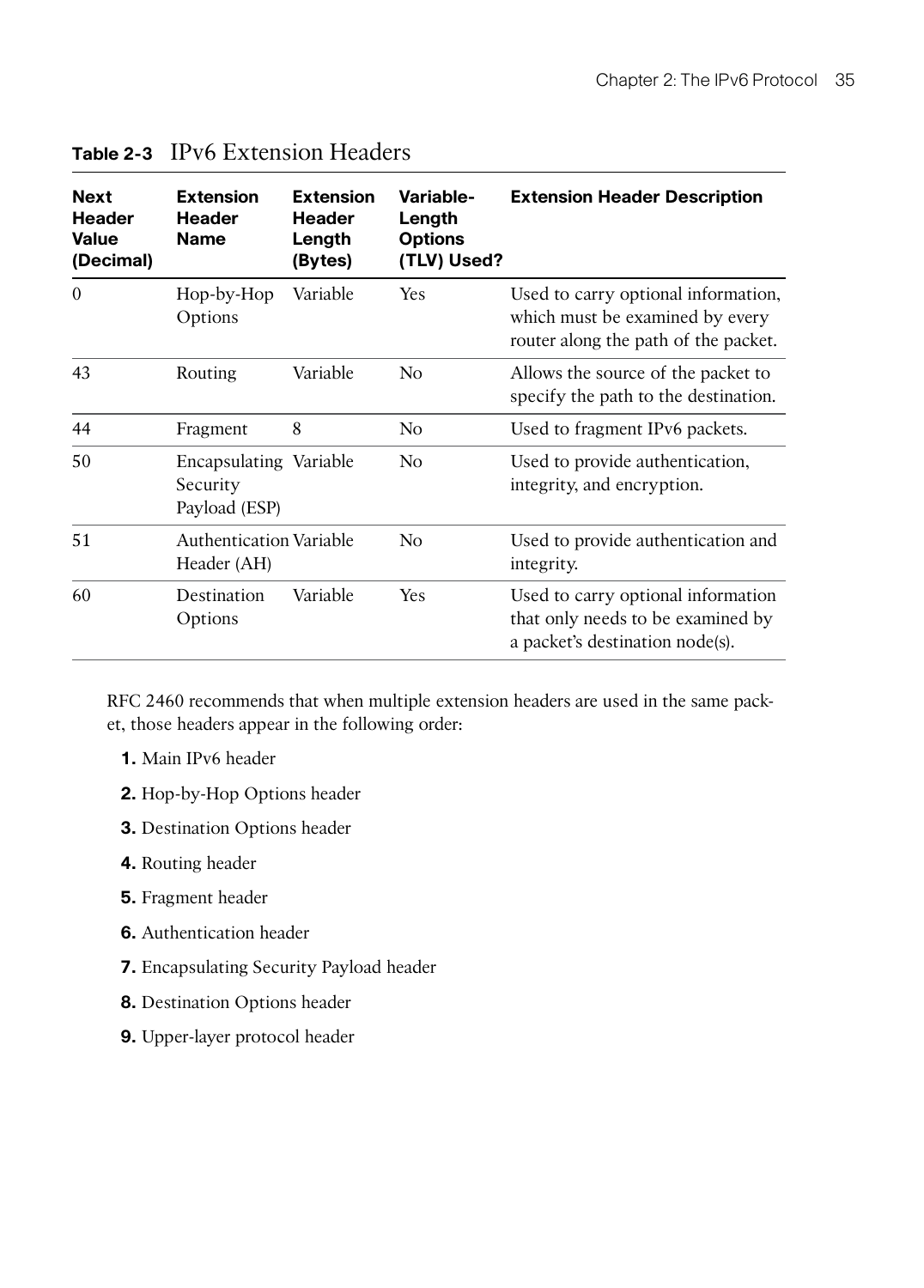## **Hop-by-Hop Options Extension Header**

 The Hop-by-Hop Options header is used to carry optional information that must be examined by every router along the path of the packet. The Hop-by-Hop Options header is one of two extension headers that contains a variable-length options field similar to IPv4. As the name implies, this type of option is to be examined by every router, at every hop along the path.

**Note** The Destination Options is the other extension header that uses options. And as its name implies, it contains information intended only for the final destination. Destination Options are discussed at the end of this section.

 Let's examine the use of these options. Options provide flexibility, allowing IPv6 packets to be supplemented with sets of values that are not defined in the standard group of extension headers. These sets of values are also referred to as Type-Length-Value (TLV) triplets. It has already been established that two extension headers use these options, Hop-by-Hop Options and Destination Options. As shown in Figure 2-8 , these two types of extension headers have a Next Header and a Header Extension Length field, followed by one or more sets of options. Each option contains a set of Options Type, Options Length, and Options Data field (Type, Length, Value, or TVL).



**Figure 2-8** *Extension Header Options* 

 Figure 2-9 shows a Hop-by-Hop extension header referencing a Jumbo Payload Option. The Jumbo Payload Option is used to indicate that the size of this IPv6 packet is larger than 65,535 bytes. Because it is a Hop-by-Hop Option, this information is to be examined by each router along the path.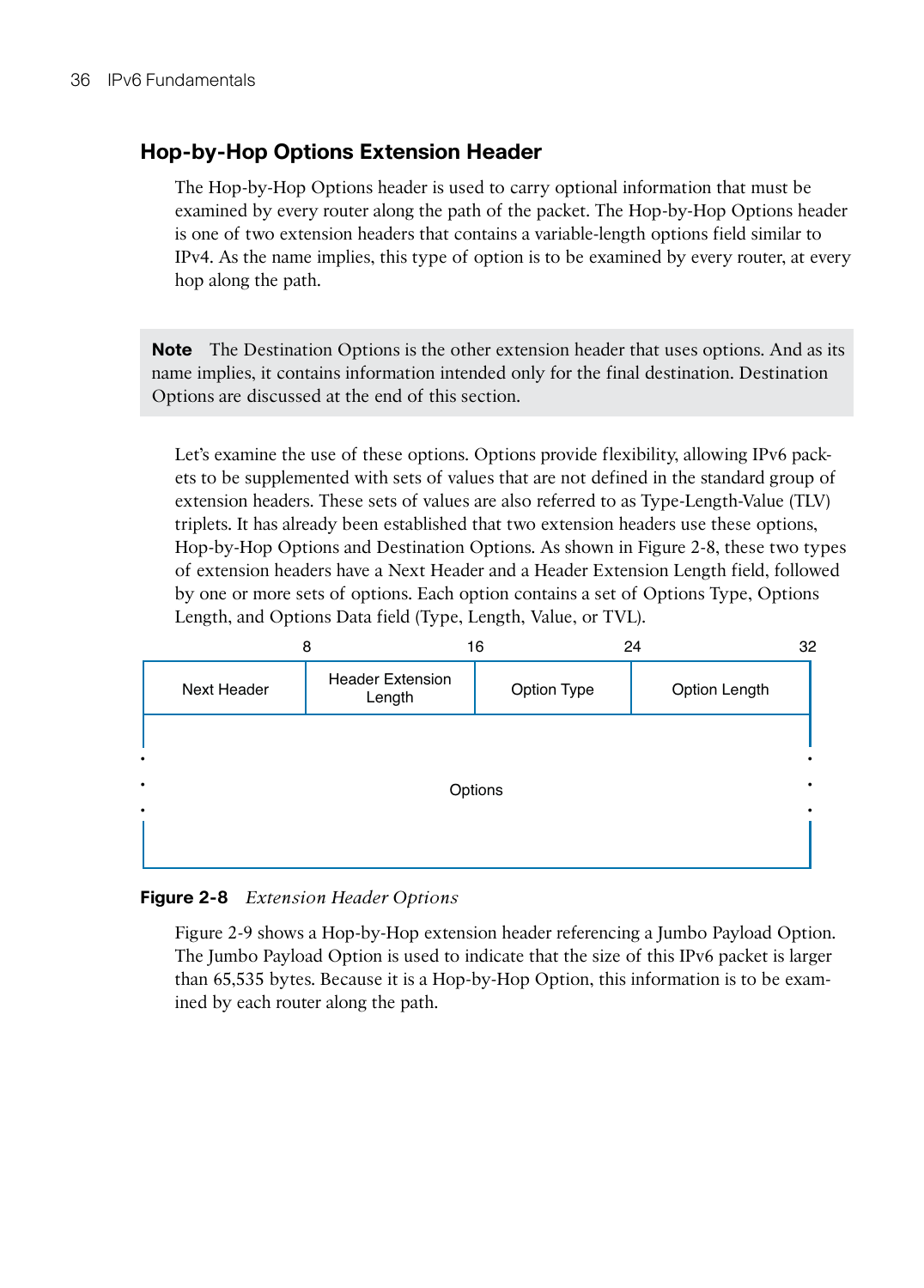

**Figure 2-9** *Hop-by-Hop Extension Header with Jumbo Payload Option* 

The following describes the fields associated with the Hop-by-Hop extension header:

- **The main IPv6 header: Next Header (8 bits):** Along with other information in the main IPv6 header, there is a Next Header field with the value of 0. This indicates that a Hop-by-Hop Options extension header follows this main header.
- **The Hop-by-Hop extension header:** 
	- **Next Header (8 bits):** The value of 6 in the Next Header field indicates that a TCP header follows this header and that there are no other extension headers.
	- **Header Extension Length (8 bits):** This is the length of the Hop-by-Hop Options header in 8-octet units, not including the first 8 octets. There can be multiple options, with each option consisting of a TLV (Options Type, Options Length, and Options Data field).
	- **Option Type (8 bits):** This is the type of option carried in this header. A hexadecimal value of C2 indicates that this is a Jumbo Payload Option.
	- **Option Data Length (8 bits):** This is the number of bytes in the Option Data field. A value of 4 indicates that the Option data is 4 bytes (32 bits) long.
	- **Option Data (variable-length):** The data in this example is the Jumbo Payload Length. The Jumbo Payload Length is a 32-bit field indicating the size of the IPv6 packet in bytes, excluding the IPv6 header but including the Hop-by-Hop Options header and any other extension headers present. Jumbo Payload Length must be greater than 65,535 and can be up to 4,294,967,295 bytes.
- **TCP Segment:** Because there was only one option and no other extension headers, a TCP segment follows as indicated by the Next Header value of 6 in the previous Hop-by-Hop extension header.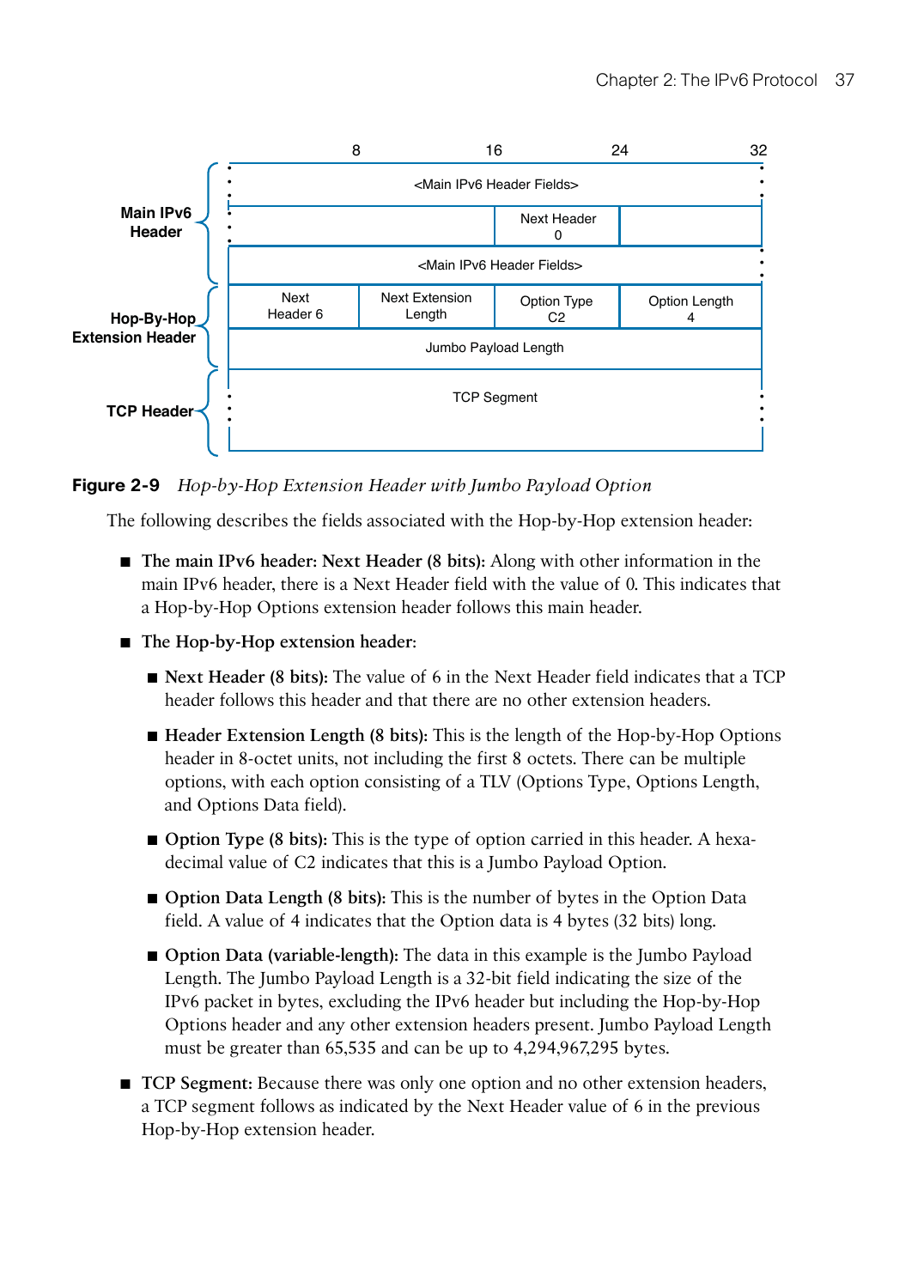If a Hop-by-Hop Options extension header is used, it will immediately follow the main IPv6 header.

## **Routing Extension Header**

 The Routing extension header allows the source of the packet to specify the path to the destination. This header contains a list of one or more intermediate routers on the way to a packet's destination. This function is very similar to the Loose Source option used in IPv4. The Routing header is identified by a Next Header value of 43 in the immediately preceding header.

 Figure 2-10 shows the structure of a Type 2 Routing header used for mobility support in IPv6. This extension header allows the packet to be routed directly from a correspondent to the mobile node's care-of address, which provides information about the mobile node's current location.

The following describes the fields associated with the Routing Extension Header:

- **Next Header (8 bits):** Identifies the type of header immediately following the Routing header. This will be either another extension header or the protocol of the payload.
- **Header Extension Length (8 bits):** This is the length of the Routing header in 8-octet units, not including the first 8 octets.
- **Routing Type (8 bits):** This value is 2.
- **Segments Left (8 bits):** This value is 1.
- **Reserved (32 bits):** This field is reserved. Initialized to 0 for transmission and ignored on reception.



■ **Home Address (128 bits):** This is the Home Address of the destination mobile node.

**Figure 2-10** *Type 2 Routing Header*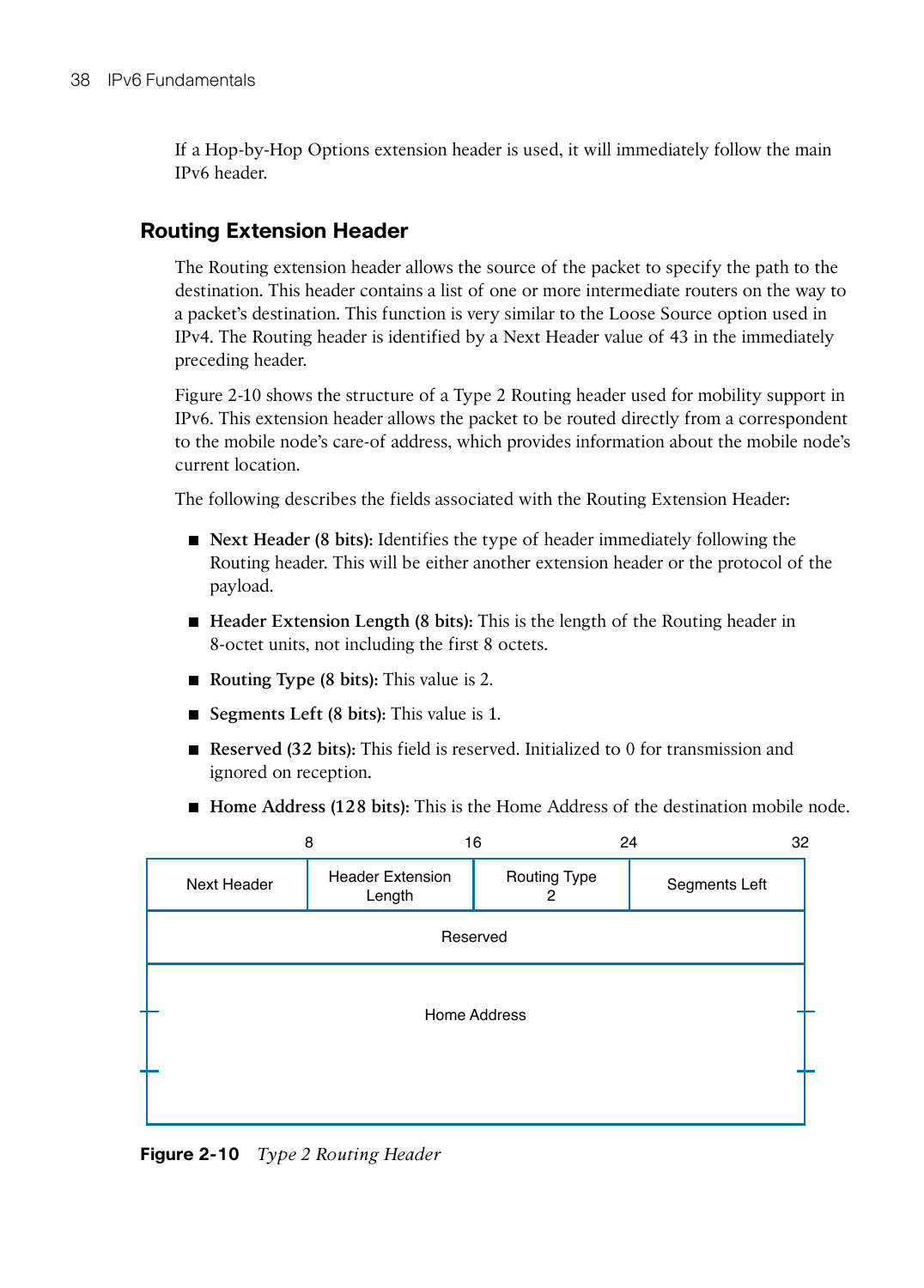**Note** The details of how the Routing extension header is processed by each router are beyond the scope of this book. If you are interested, refer to RFC 2460 or the Cisco Press book *Cisco Self-Study: Implementing Cisco IPv6 Networks* . Many ISPs cast a suspicious eye if the source node offers to help with packet next-hop selection, and it is common for packets containing routing extensions to be administratively blocked. Currently the only valid routing header is a Type 2, which is used for mobility in IPv6.

## **Fragment Extension Header**

 The Fragment extension header, as shown in Figure 2-11 , is similar to that in IPv4 fields used for fragmentation. This method is used when the source of the IPv6 packet needs to divide the packet into fragments and send each fragment as a separate packet. The recipient of the packet reassembles the fragments, each with its own main IPv6 header and a Fragment extension header.

 Unlike IPv4, IPv6 routers do not fragment packets unless it is the source of the packet. Intermediate nodes do not perform fragmentation. Only the source of the packet can fragment it. If a router receives an IPv6 packet that is larger than the MTU of the egress interface, the router will discard the packet and send an ICMPv6 Packet Too Big error message back to the source.

 Similar to IPv4, for every packet to be fragmented, the source generates a unique Identification value. This value is included in each of the fragment packets. The Identification value ensures that fragments from the original packet are properly reassembled. If the source needs to fragment additional packets within the same message, different Identification values are used.



#### **Figure 2-11** *Fragment Header*

The following fields are part of the Fragment header, as shown in Figure 2-11 :

- **Next Header (8 bits):** Identifies the protocol number of the data, the fragmented part of the original packet.
- **Reserved (8 bits):** This field is reserved. Initialized to 0 for transmission and ignored on reception.
- **Fragment Offset (13 bits):** This is the relative offset or position, in 8-octet units, of the fragmented data following this header, relative to the original packet. Similar to the Fragment Offset field in IPv4, this informs the receiver where to align this fragmented packet in relation to the other fragmented packets.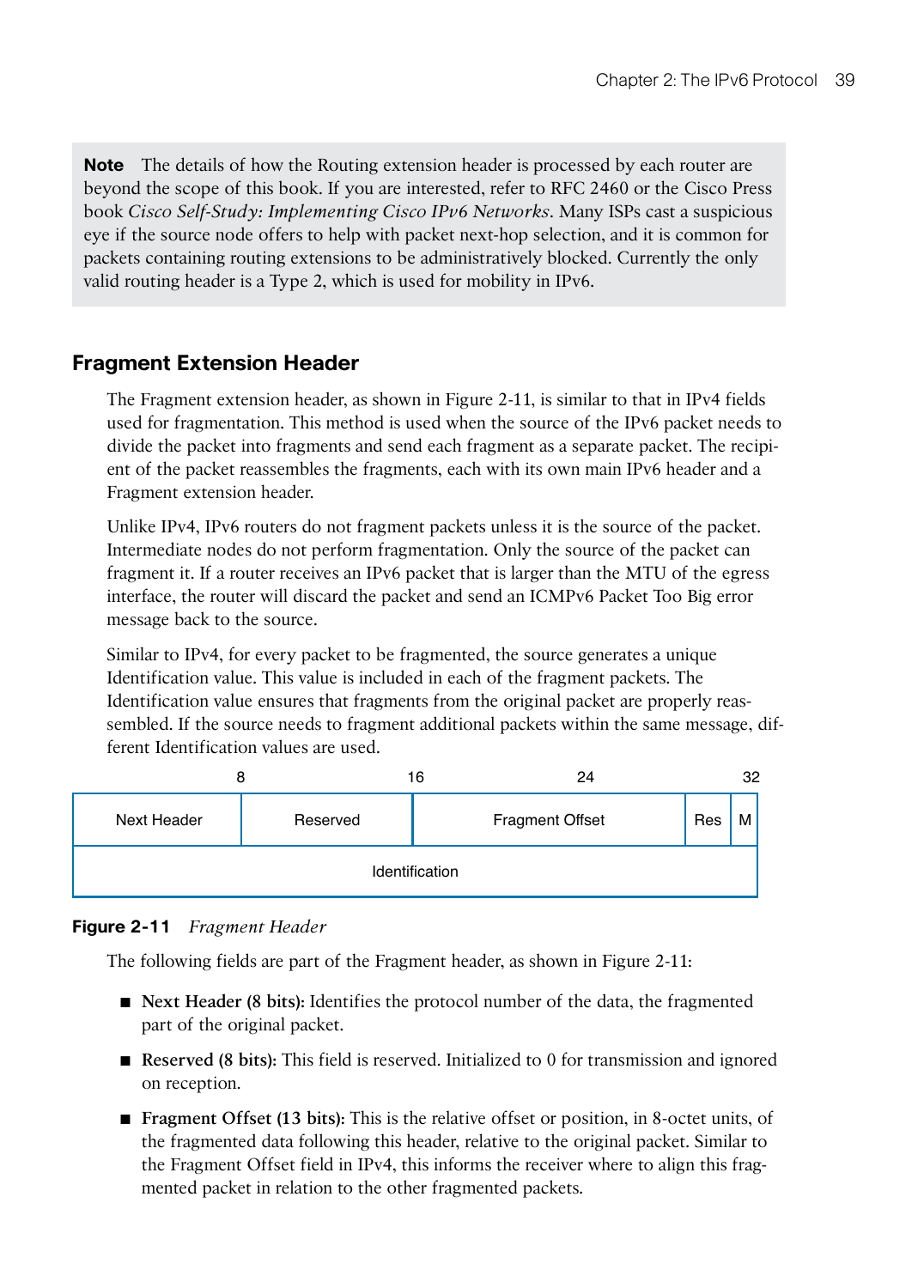- **Res (2 bits):** This field is reserved. Initialized to 0 for transmission and ignored on reception.
- **M** flag (1 bit): The M, or More Fragments, flag is used to indicate whether this is the last fragment (0 bit) or whether there are more fragments to follow (1 bit). This is similar to IPv4's More Fragments flag.
- **Identification (32 bits):** Similar to the same field in the IPv4 header, this is used to uniquely identify all fragmented packets within the same original packet. This field has been expanded from 16 bits in IPv4 to 32 bits in IPv6.

## **IPsec: AH and ESP Extension Headers**

 The following extension headers are used to implement two core security protocols in IPsec:

- Authentication Header (AH)
- Encapsulating Security Payload (ESP)

#### IPsec

 Before examining the AH and ESP extension headers, I'll briefly discuss IPsec and the function of these two security protocols. This is not meant to give you a thorough understanding of IPsec, AH, and ESP, but will give you enough information to understand their importance and use in IPv6.

 IPsec is a suite of protocols for securing delivery of packets of IP networks. Authentication Header (AH) and Encapsulating Security Payload (ESP) are two main protocols used to provide authentication and integrity for all or part of an IPv6 packet. ESP includes the additional feature of encryption.

**Note** IPsec is part of both IPv4 and IPv6. IPsec is not required for devices that implement the IPv4 stack. Earlier RFCs state that IPsec is mandatory for all IPv6 implementations, stating that IPsec "must be supported." RFC 6434, IPv6 Node Requirements, relaxes this requirement by declaring that IPsec "should be implemented."

 The Authentication Header (AH) is used to guarantee the authenticity and integrity of the packet. *Authentication* means that it ensures that the sender and receiver of the packet are really who they say they are. *Integrity* guarantees that the data was not altered in transit. The Authentication Header provides authentication and integrity but does not provide encryption. *Encryption* is the process of transforming information (usually in plain text) by using an algorithm (called a cipher) to make it unreadable to anyone except those possessing special information (usually referred to as a key).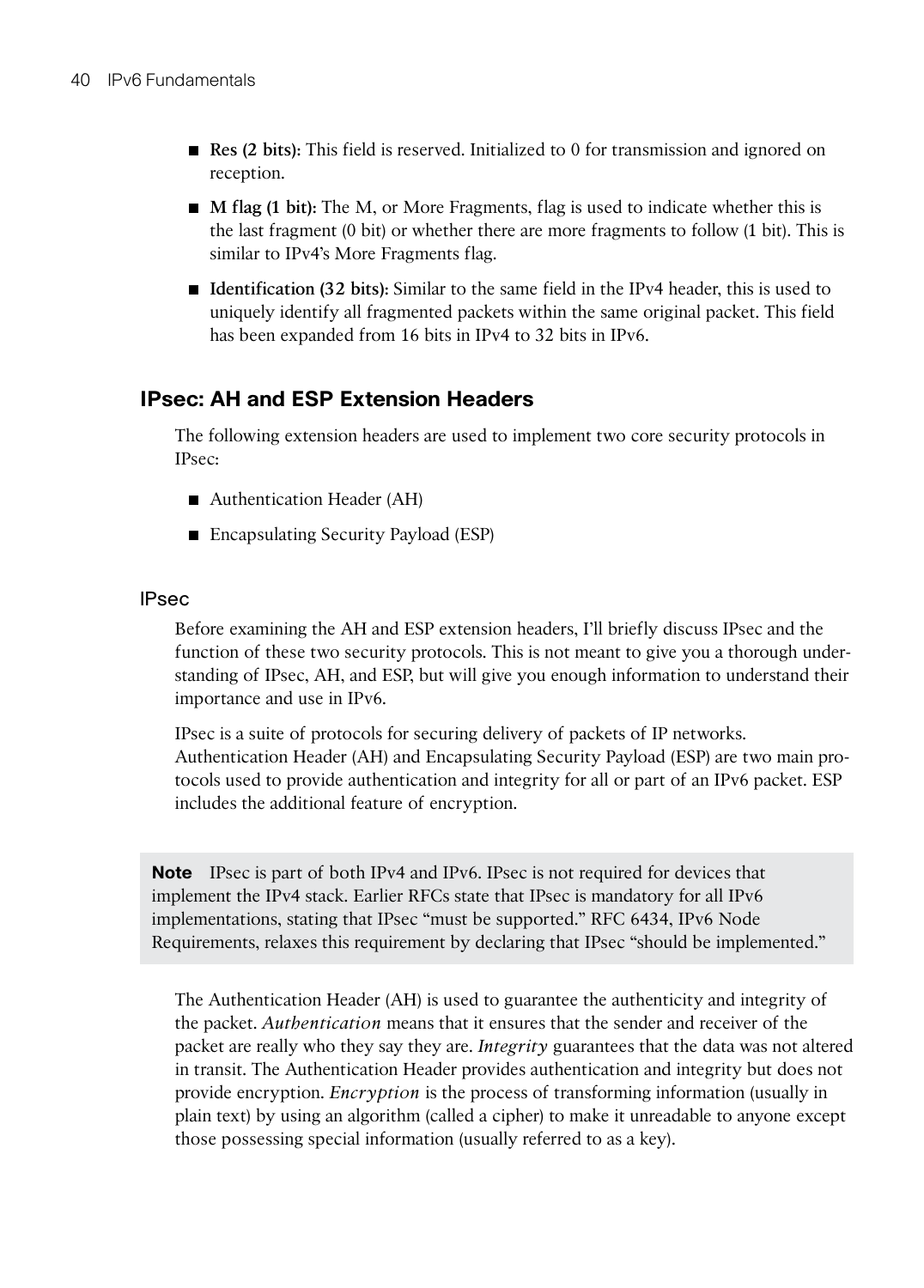The Encapsulating Security Payload (ESP) provides authentication integrity *and* encryption. ESP not only protects the packet from being altered by intermediate devices but also protects the content of the packet from being viewed. ESP has its own authentication scheme, or it can be used in conjunction with AH. In summary, AH only provides authentication and integrity, while ESP provides both of these and encrypts the packet as well.

 What hasn't been discussed yet is how much of the packet is authenticated or encrypted. The answer to that depends on whether transport mode or tunnel mode is used in IPsec.

#### Transport and Tunnel Modes

 As the name suggests, Transport mode protects the transport layer and higher. The initial IP header is still used. Because the original source and destination IP addresses are in the main IP header intermediate devices, routers recognize the IPsec participants. Transport mode is typically used for host-to-host communications.

 Tunnel mode is employed to protect the entire contents of the IP packet, including the IP header. This is accomplished by encapsulating the original IP packet, including the IP header, in a new IP header with the tunnel endpoints used as the new source and destination IP addresses. The tunnel endpoints can be routers or can be the hosts themselves. Tunnel mode protects the entire IP packet while Transport mode does not. Figure 2-12 illustrates the differences between Transport and Tunnel mode.



**Figure 2-12** *Transport and Tunnel Mode*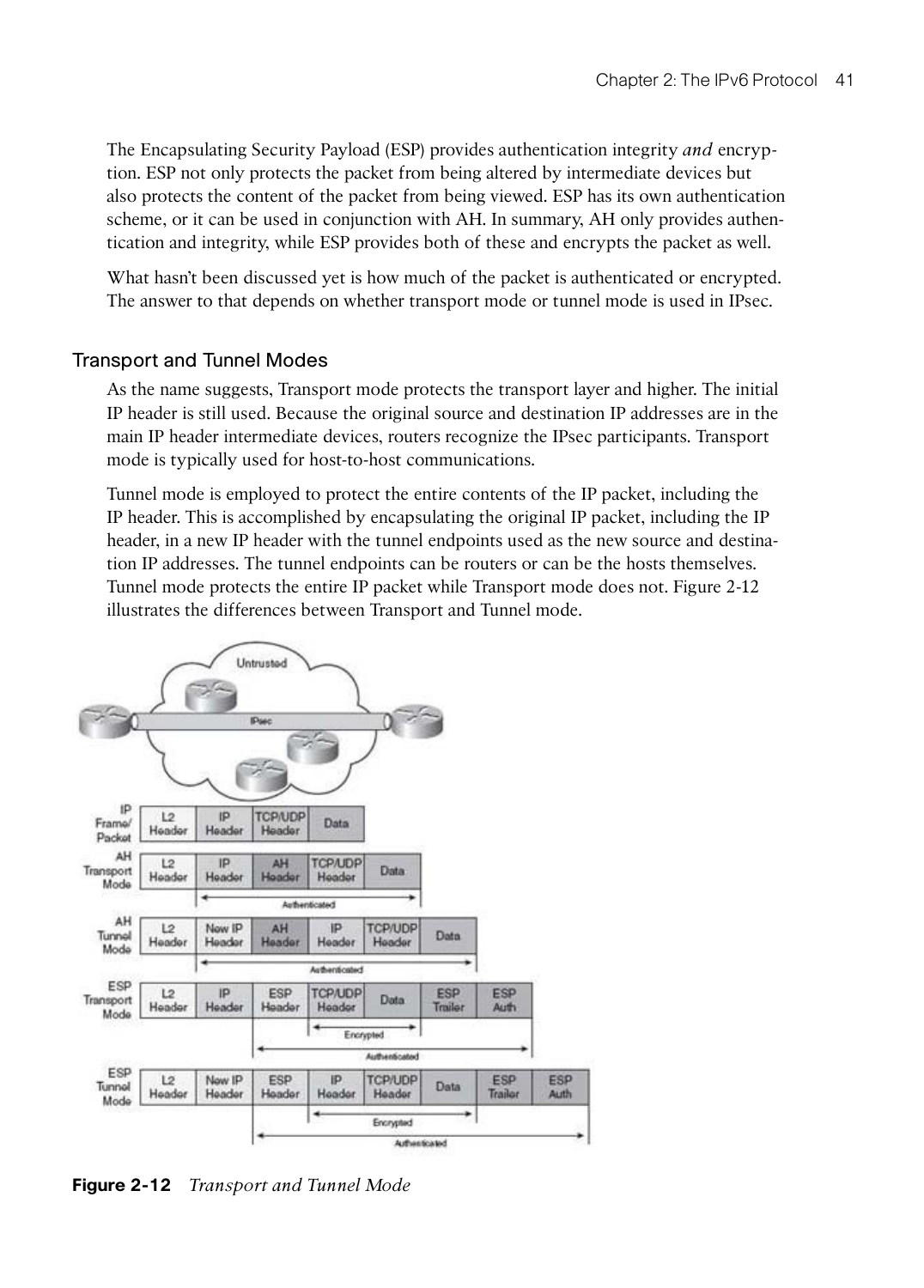Let's return to the extension headers used for AH and ESP. If you are new to IPsec, it is perfectly understandable if some of the details of AH and ESP are a not perfectly clear.

## **Encapsulating Security Payload (ESP) Extension Header**

 The Encapsulating Security Payload (ESP) is a variable-length extension header. As discussed previously, this header is used to provide authentication, integrity, and encryption. The ESP extension header is identified by a Next Header value of 50 in the immediately preceding header.

 Figure 2-13 shows the ESP extension header. The ESP header can be divided into four parts:

- **ESP Header: SPI** and Sequence Number fields
- **Payload:** ESP Payload Data field
- **ESP Trailer: Padding, Pad Length, and Next Header fields**
- **ESP** Authentication Data



**Figure 2-13** *ESP Extension Header*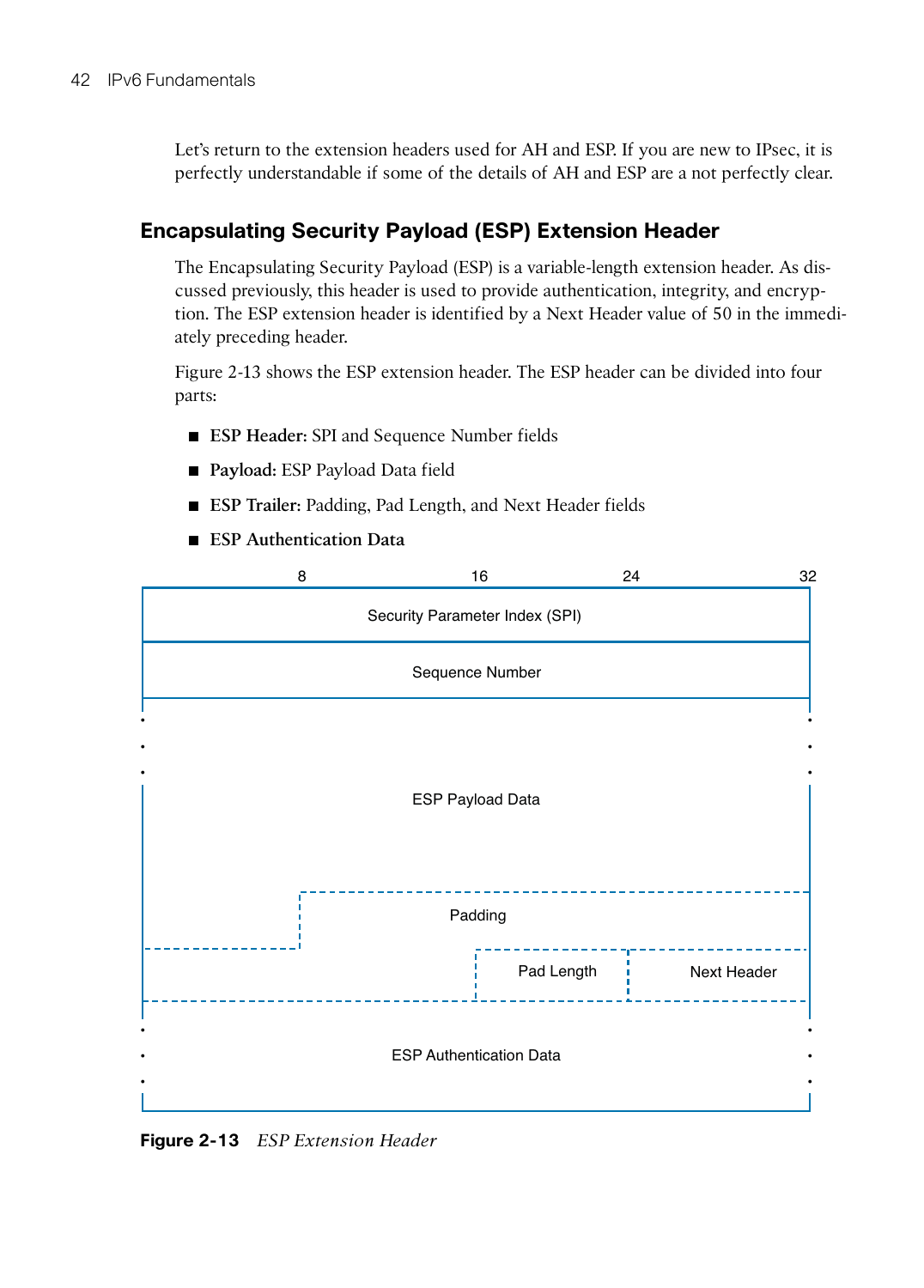Figure 2-13 illustrates the fields in the ESP extension header. ESP is viewed as end-to-end communications; in other words, it is not processed by routers along the path. Remember, ESP provides authentication integrity and confidentiality of the original packet. Therefore, the ESP extension header is encapsulated after the main IPv6 header, and after the Hop-by-Hop, Routing, and Fragment extension headers, as shown in Figure 2-14 . For IPv6, encryption covers the entire transport-level segment plus the ESP trailer and the Destination Options extension header if it occurs after the ESP header. The Destination Options extension header could appear before or after the ESP header, depending upon the intent desired.

#### Transport Mode



#### **Figure 2-14** *ESP – Transport and Tunnel Modes*

 Unlike the previous extension headers, the details of each field are beyond the scope of this book and require a better understanding of IPsec. If you are new to IPsec, it is understandable if some of this might be a little vague. For more information about IPsec, the Cisco Press book *IPsec Virtual Private Network Fundamentals* , by James Henry Carmouche, is an excellent resource.

#### Authentication Header (AH) Extension Header

 The Authentication Header (AH) is also a variable-length extension header. Unlike the ESP, AH only provides authentication and integrity, and does not use encryption to provide confidentiality. The AH extension header is identified by a Next Header value of 51 in the preceding header.

 Figure 2-15 illustrates the fields in the Authentication Header. Like ESP, AH is viewed as end-to-end communications. Remember, AH only provides data integrity, a feature to ensure that the participants are who they say they are and that any alteration in the packet's content in transit is detected by the recipient. Similar to ESP, the Authentication Header is encapsulated after the main IPv6 header, and after the Hop-by-Hop, Routing,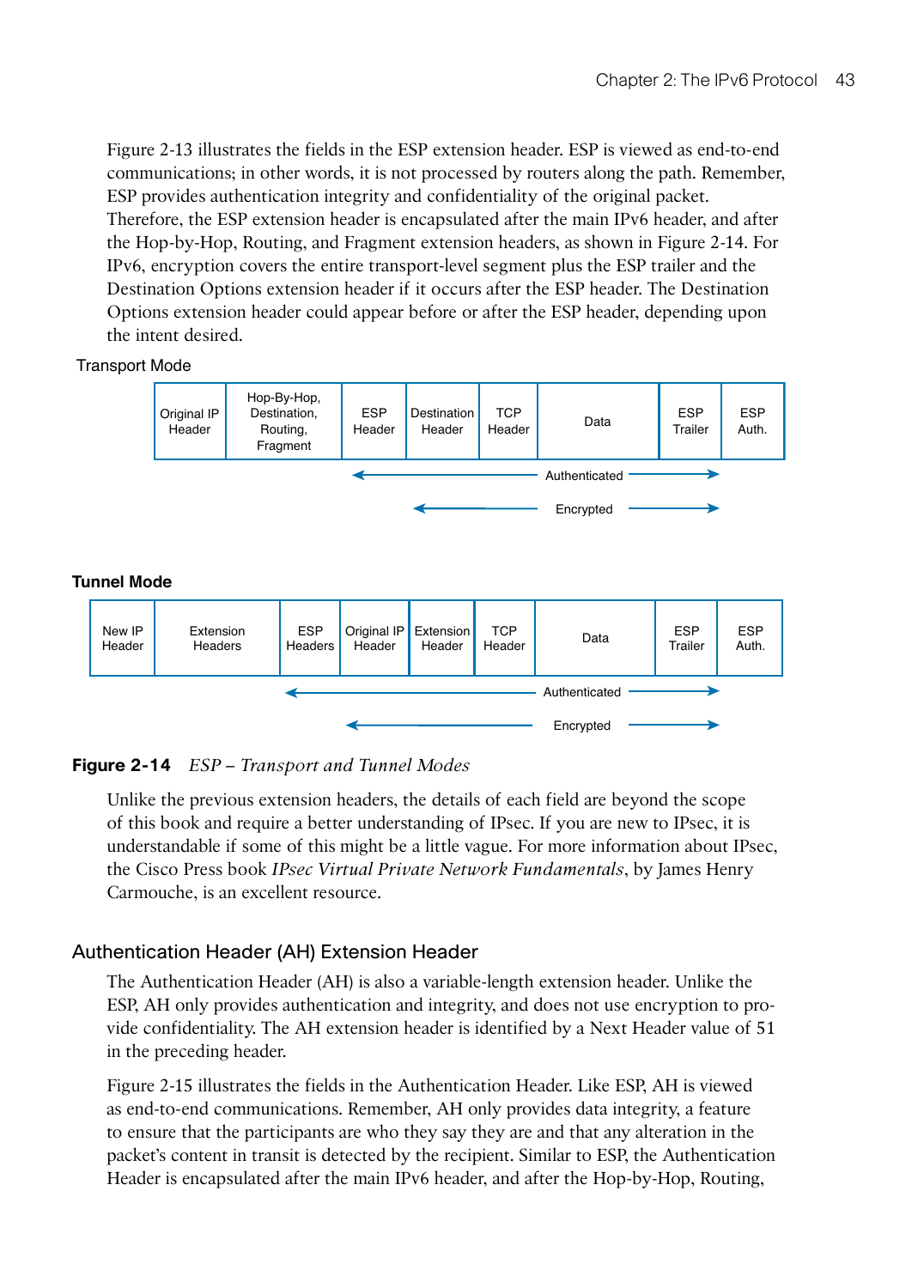and Fragment extension headers, as shown in Figure 2-16 . The Destination Options extension header can appear before or after the AH header, depending upon the intent desired.



**Figure 2-15** *AH Extension Header* 



#### **Tunnel Mode**



#### **Figure 2-16** *AH – Transport and Tunnel Modes*

 As with the other IPsec extension header, the details of AH and these fields are beyond the scope of this book and require a more thorough understanding of IPsec.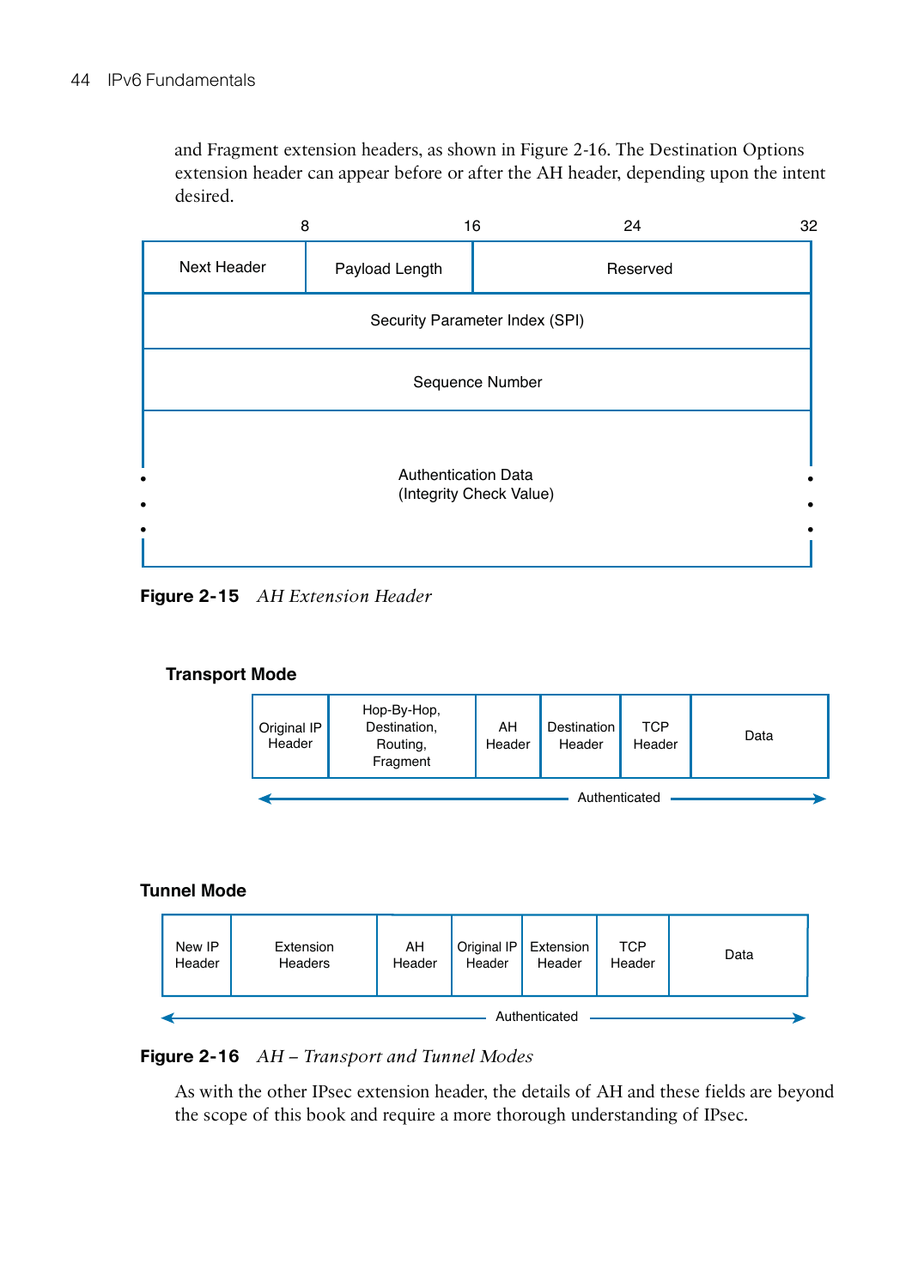## **Destination Options Extension Header**

 The Destination Options header is used to carry optional information that only needs to be examined by a packet's destination node(s). The Destination Options header is the other extension header that uses options. (The Hop-by-Hop header is the other one.) The Destination Options header is identified by a Next Header value of 60 in the preceding header. As illustrated in Figure 2-17 , the Destination Options header has the following format:

- **Next Header (8 bits):** Identifies the type of header immediately following the Destination Options header. This will be either another extension header or the protocol of the payload.
- **Header Extension Length (8 bits):** This is the length of the Destination Options header in 8-octet units, not including the first 8 octets.
- **Options (variable-length):** This field contains one or more TLV-encoded options, Option Type, Option Data Length, and Option Data:
	- **Option Type (8 bits):** This is the type of option carried in this header.
	- **Option Data Length (8 bits):** This signifies the number of bytes of the Option Data field.
	- **Option Data (variable-length):** This is the data content depending upon the use of this field.



**Figure 2-17** *Destination Options Extension Header* 

**Note** One of the proposed uses for the Destination Options extension header is mobility support, as described in RFC 6275, Mobility Support in IPv6:

 "Each mobile node is always identified by its home address, regardless of its current point of attachment to the Internet. While situated away from its home, a mobile node is also associated with a care-of address, which provides information regarding the mobile node's current location. IPv6 packets addressed to a mobile node's home address are transparently routed to its care-of address. The protocol enables IPv6 nodes to cache the binding of a mobile node's home address with its care-of address, and to then send any packets destined for the mobile node directly to it at this care-of address. To support this operation, Mobile IPv6 defines a new IPv6 protocol and a new destination option. All IPv6 nodes, whether mobile or stationary, can communicate with mobile nodes."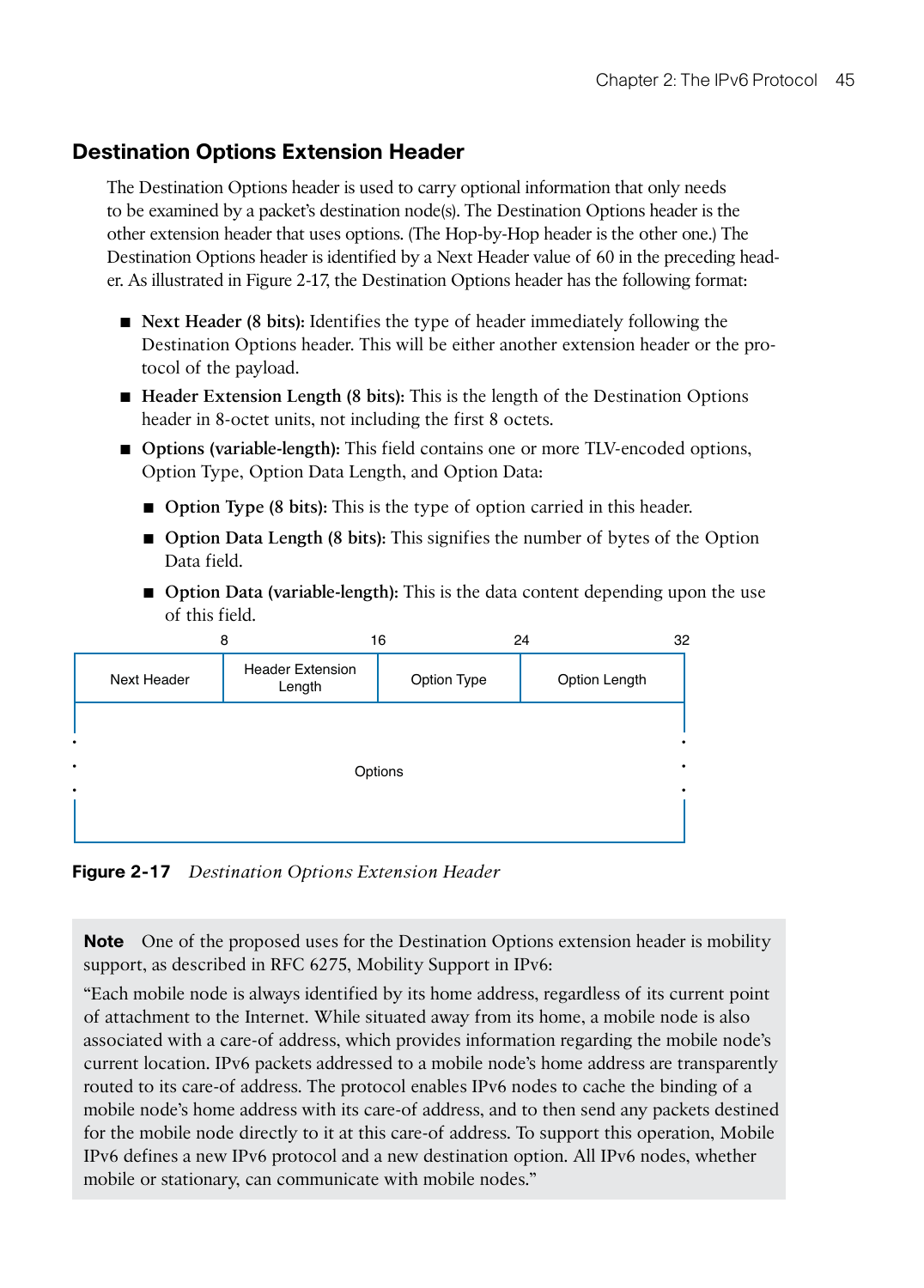## **No Next Header**

 The Next Header value of 59 indicates that there is no data following this header. This is just a placeholder indicating that there is nothing after this header. If the payload length indicates that there are additional bytes beyond the header, those bytes will be ignored.

## **Comparing IPv4 and IPv6**

 After examining the details of the IPv4 and IPv6 headers, it's easy to miss some of the important differences between the two protocols. There was a lot of information to digest, so let's summarize some of these differences, referring back to Figures 2-1 and 2-2.

### **IPv4 and IPv6 Header Comparisons**

These IPv4 field names are the same as those in IPv6:

- **Version (IPv4 and IPv6):** This is an easy one; the value is 4 in IPv4 and 6 in IPv6.
- **Source Address and Destination Address (IPv4 and IPv6):** Probably the most noticeable differences are the 32-bit IPv4 source and destination addresses, which have been increased to 128 bits in IPv6.

IPv4 field names changed in IPv6 with functional differences in some cases:

- **Type of Service (IPv4) → Traffic Class (IPv6): IPv4 can use either the 3-bit IP** Precedence field along with another 3 bits for delay, throughput, and reliability, or the 6-bit Differentiated Services technique. IPv6 was designed to use the 6-bit DS method.
- **Total Length (IPv4) → Payload Length (IPv6): IPv4's Total Length field includes** both the IPv4 header and the data, whereas the IPv6 Payload Length field only specifies the number of bytes of data (payload), including any extension headers, and does not include the main IPv6 header.
- **Time to Live (IPv4) → Hop Limit (IPv6):** This has the same function in both IPv4 and IPv6, with the name being more reflective of its actual use in IPv6.
- **Protocol (IPv4) → Next Header (IPv6):** In IPv4, this indicates the protocol being carried in the IPv4 data or payload. This same function exists in the Next Header field in IPv6 but can also indicate the existence of an extension header following the main IPv6 header.

IPv4 fields removed from IPv6:

■ **Internet Header Length (IPv4):** This field is not needed in IPv6 because the main IPv6 header has a fixed length of 40 bytes. Any additional headers are linked as indicated in the Next Header field.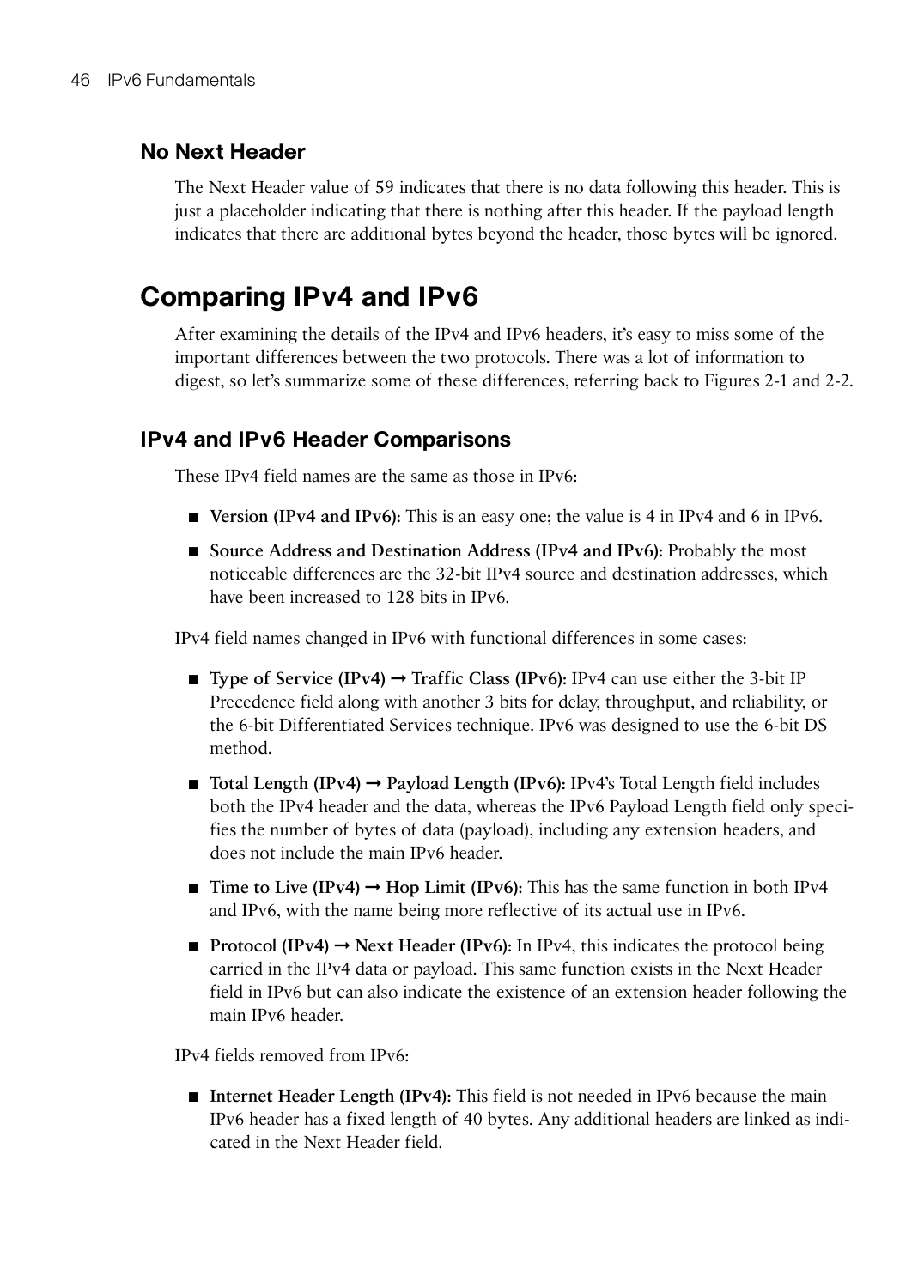- **Identification (IPv4), Flags (IPv4), and Fragment Offset (IPv4):** These fields are used for fragmentation in IPv4. Fragmentation is handled differently in IPv6 using the Fragment extension header.
- **Header Checksum (IPv4):** Layer 2 data link layer technologies such as Ethernet perform their own checksum and error control. Upper-layer protocols such as TCP and UDP also have their own checksums and therefore a checksum at Layer 3 becomes redundant and unnecessary. A UDP checksum, which is optional in IPv4, is mandatory in IPv6.
- **Options (IPv4):** Options in IPv4 are now handled using extension headers in IPv6. Two IPv6 extension headers, Hop-by-Hop Options and Destination Options, contain their own set of TLV options.
- **Padding (IPv4):** Because IPv6 has a fixed length of 40 bytes, it is unnecessary to extend the header to make sure that it falls on a 32-bit boundary.

New field in IPv6:

■ **Flow Label (IPv6):** This is a new field to IPv6, and the specifications of its use are still being determined by the IETF. RFC 2460 does discuss using the Flow Label field to label sequences of packets for needing special handling by IPv6 routers for "real-time" service. RFC 6437, IPv6 Flow Label Specification, contains additional details on the Flow Label field.

## **Other Differences**

 There are several other important differences in the two protocols. The uses of the Hopby-Hop extension header and the Jumbo Payload Options increase the potential size of an IP packet from 65,535 bytes in IPv4 to 4,294,967,295 bytes in IPv6.

### Larger Maximum Transmission Unit (MTU)

 IPv4 requires that every node must be able to forward an IP packet of 68 bytes without any further fragmentation. This is because an IPv4 header can be as large as 60 bytes in length or have a minimum fragment size of 8 bytes. Every IPv4 node that is the final destination of the IPv4 packet must be able to receive an IPv4 packet of a minimum size of 576 bytes, which can be all or fragments of the original packet.

 IPv6 requires that every link have a minimum MTU of 1280 bytes, with a recommended MTU of 1500 bytes, compared to 68 bytes in IPv4.

**Note** RFC 1981, Path MTU Discovery for IP version 6, suggests that IPv6 devices should perform PTMU (Path Maximum Transmission Unit) discovery to avoid fragmentation.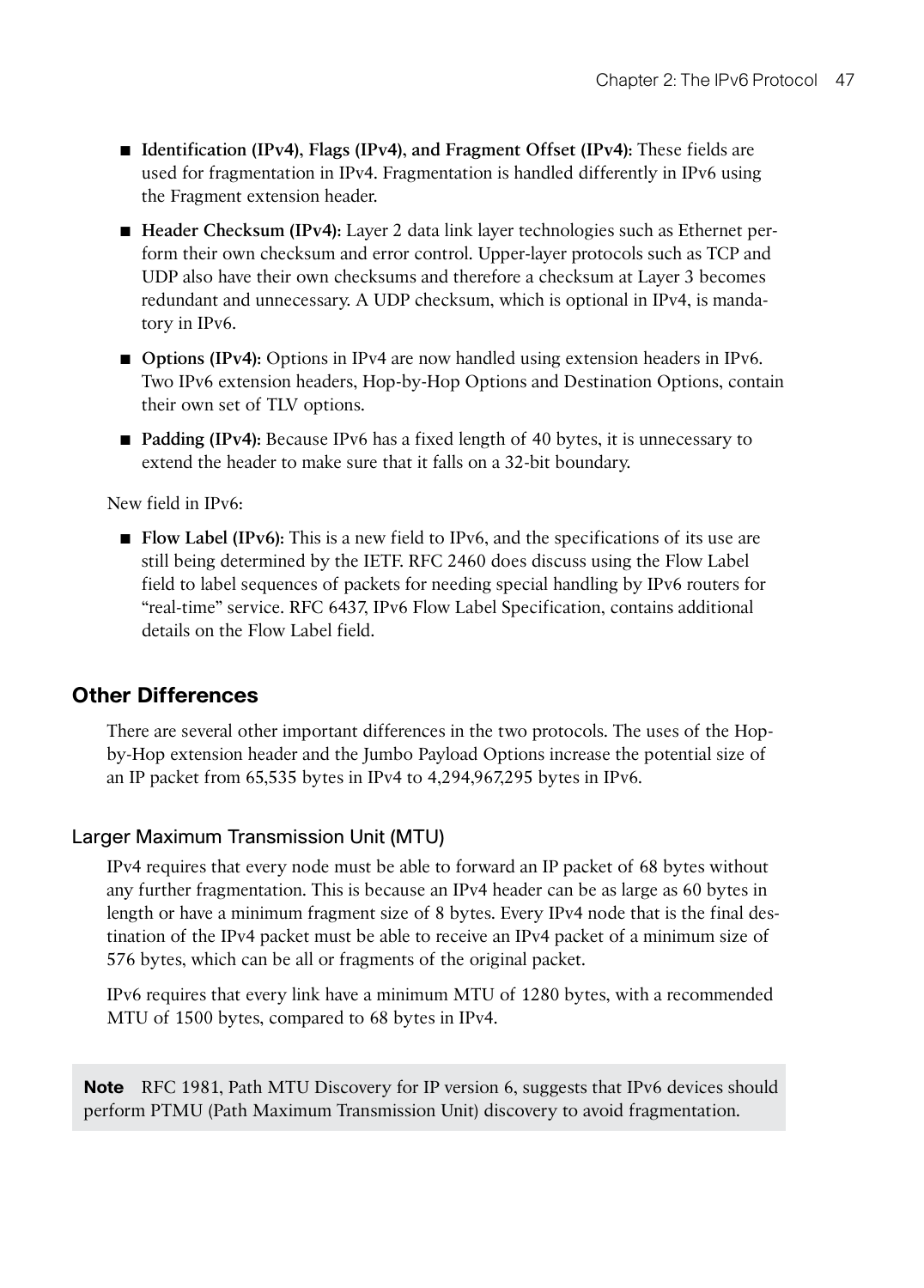#### User Datagram Protocol (UDP)

 The User Datagram Protocol (UDP) Checksum field in IPv4 is optional. Although the protocol remains the same in IPv6, the Checksum field is mandatory. This is because the IPv4 header has its own Checksum field but has been removed in the IPv6 header. The Checksum field is used to verify the integrity of the UDP header and data.

**Note** The Checksum field in Transmission Control Protocol (TCP) is mandatory for both IPv4 and IPv6. TCP and UDP run on top of IPv6 without any structural modifications to these protocols. TCP, UDP, and other upper-layer protocols are examined in Chapter 9 , "DHCPv6 (Dynamic Host Configuration Protocol version 6)."

#### Fragmentation

 When the Fragment extension header was discussed earlier, it was noted that unlike IPv4, IPv6 routers do not fragment packets unless the router is the source of the packet. Only the source node of the IPv6 packet can perform fragmentation. If an intermediate node such as a router receives an IPv6 packet that needs to be fragmented, it will discard the packet and send an ICMPv6 Packet Too Big error message back to the source. Fragmentation and Path MTU discovery are discussed in Chapter 5.

## **Summary**

 This chapter examined both the IPv4 header and the IPv6 header. It compared the similarities and the differences between the two protocols. The IPv6 header has fewer fields, and in many respects, IPv6 is a simpler protocol. Some of the fields moving from IPv4 to IPv6 remained the same, some had name changes with functional differences, others were removed completely, and there was a new Flow Label field added.

 Extension headers were introduced. They provide more flexibility and better efficiency for IPv6. The impact of IPv6 on User Datagram Protocol (UDP) and maximum transmission unit (MTU) was explained.

 Chapter 3 allows you to become familiar with IPv6 notation and the general structure of an IPv6 unicast address.